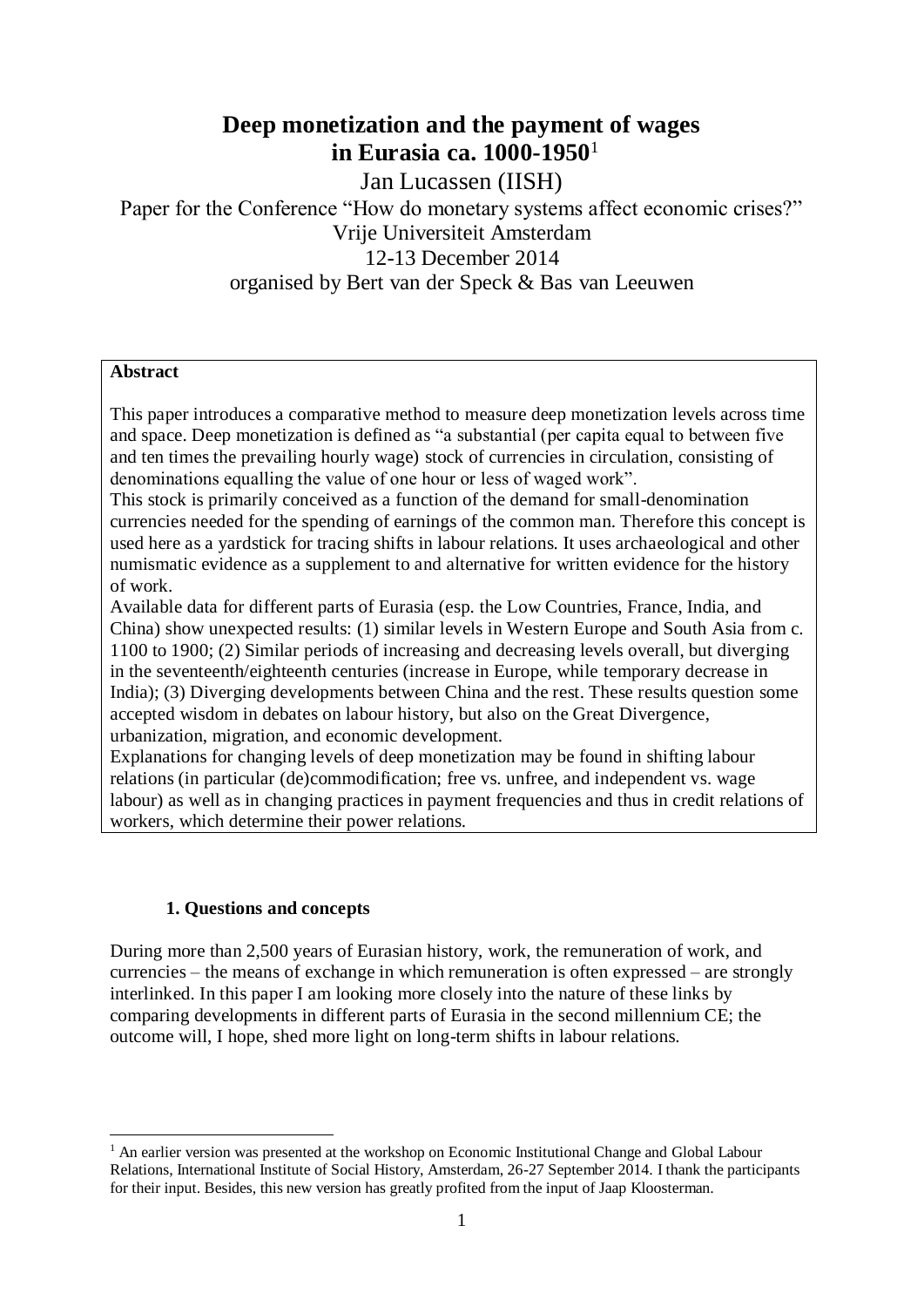The link between work, remuneration and currencies is not straightforward. It is, however, important in a part of the world that had seen markets develop long before our period and in which tributary and self-sufficient reciprocal labour relations had become insignificant.<sup>2</sup> In this world of "commodified" labour, circulation of currencies nearly always implies the remuneration of work, though remunerated work does not necessarily imply the circulation of currencies. The link between the two is weakest if currencies are primarily intended for large-scale or costly trade or when large savings are concerned. In those cases currencies consist of big coins – mostly gold or heavy silver pieces – and later on paper money, bills of exchange and the like.

There are three major situations in which work is not paid, or not paid in currencies. First, we have the case of unfree and forced work. Of course here, too, minimal remuneration is necessary in order to keep the worker alive, but this takes the form of remuneration in kind, either provided directly by slave owners or grown by the slaves themselves on plots and in time slots allowed to them. This form of wageless work is also encountered on estates worked by serfs, who grow their own food on small plots on the estate unless ordered to work without pay for their lord. Secondly, remuneration may be paid in kind instead of in currency. 3 Inliving servants, who work in exchange for board and lodging (plus a token remuneration in money), are a well-known example. Soldiers and sailors also receive a substantial part of their remuneration in kind. The Indian jajmani system has to be mentioned as well. Here, craftsmen in the village community provide free services to the local farmers in exchange for a share in the total harvest for consumption. Thirdly, and most common, unpaid work is found inside the household, in which notably women and children share the income of its head, but perform all household chores for free. For an overview, see Figure 1.

| Degrees of<br>freedom of<br><b>contract</b> | <b>Ration</b>        | <b>Right to grow</b><br>own food | <b>Payment</b> in<br>kind | <b>Board and</b><br>lodging<br>(partially) | <b>Payment in currencies</b>                                    |
|---------------------------------------------|----------------------|----------------------------------|---------------------------|--------------------------------------------|-----------------------------------------------------------------|
| Free                                        |                      |                                  |                           | Performers of<br>household<br>work         | Independent producers                                           |
|                                             |                      |                                  | Jajmani<br>workers        | In-living wage<br><i>labourers</i>         | Wage labourers (share)<br>cropping, piece rates, time<br>rates) |
|                                             |                      |                                  |                           |                                            | Indentured labourers                                            |
|                                             |                      | <b>Serfs</b>                     |                           |                                            |                                                                 |
| <b>Unfree</b>                               | Prisoners;<br>slaves | <b>Slaves</b>                    |                           |                                            |                                                                 |

*Figure 1* – The relations between types of labour relations and of remuneration. 4

<sup>2</sup> Tributary societies such as the Egyptian and pre-Columbian civilizations, let alone older societies, fall outside the scope of this paper. See Lucassen 2013 and the site of the Global Collaboratory on the History of Labour Relations (GCHLR) of the IISH, which provides a taxonomy of labour relations that will be used in this paper; see https://collab.iisg.nl/web/labourrelations.

<sup>&</sup>lt;sup>3</sup> Contrary to what may be thought at first sight, sharecroppers do not come under this denominator, because as a rule they have to sell the product of their work on the market, just like independent producers.

<sup>4</sup> Cf. Simmel 2009, 284-291 (originally Simmel 1922, 298-307).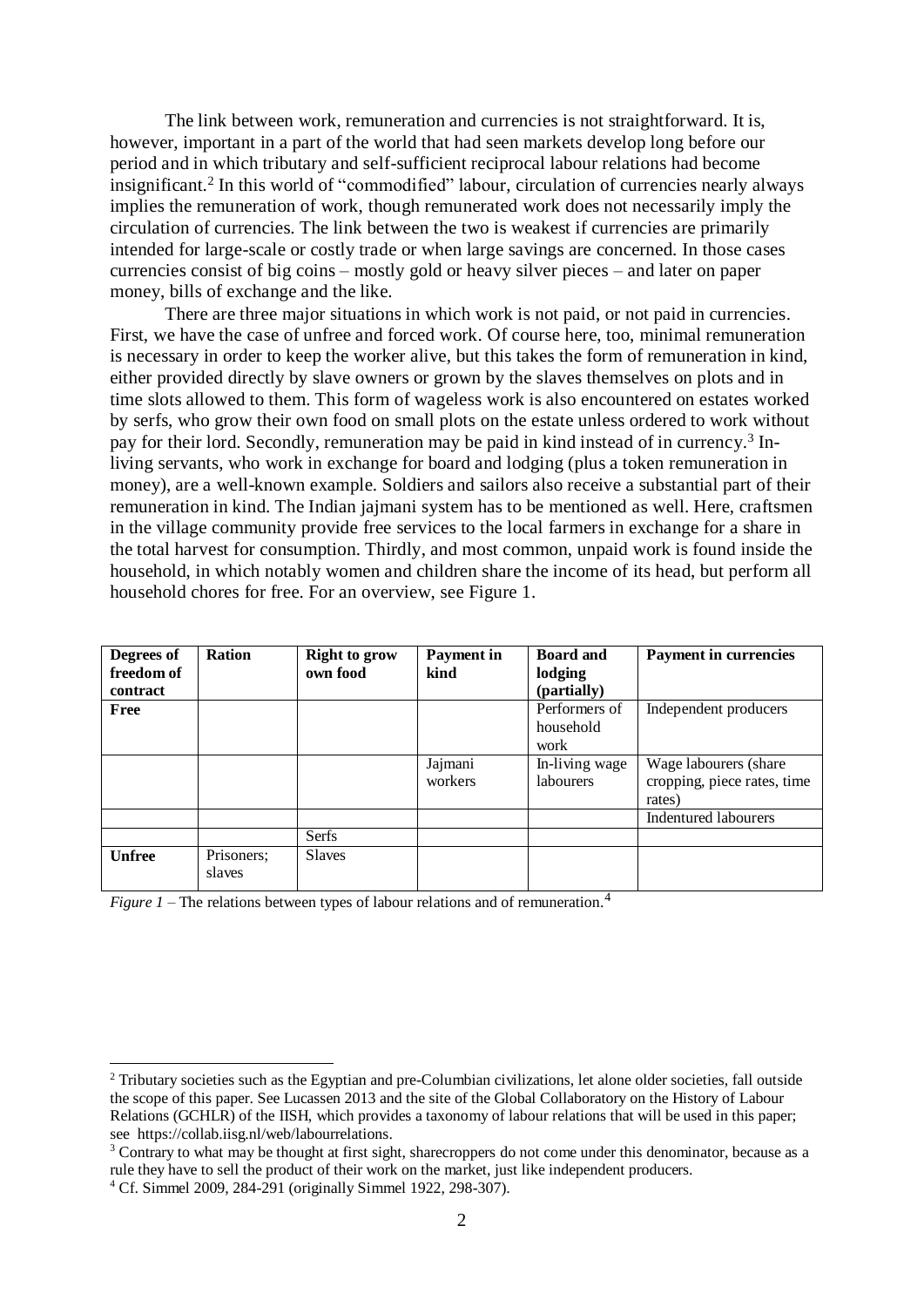To formulate it differently, apart from the relations mentioned – which pertain more to unfree than to free labour, and more to women and youngsters than to adult men – work in Eurasia (the upper right part of Figure 1) was performed in exchange for currencies, directly in the case of independent producers (farmers and peasants, craftsmen, traders and peddlers, transporters, shopkeepers, performers of services) or indirectly in the case of wage earners employed by them.

It should be noted, although it lies beyond the scope of this paper, that increased "dependency" on the market does not necessarily have only negative effects for the receivers of wages and other remunerations. As Samuel Johnson wrote to Boswell in 1777, money earnings had a liberating capacity since those who lived off the land were also bound to it for lack of portable wealth. Wages paid in metal currencies, in contrast, supplied "power of resistance and means of escape" from a feudal system.<sup>5</sup>

This idea was fully developed by the German social scientist Georg Simmel (1858- 1918) in his *Philosophie des Geldes*, originally published in 1900. <sup>6</sup> At the same time, he realised very well that this freedom is relative: "It is not the bond as such, but being bound to a particular individual master that represents the real antipode of freedom. […] Only in most recent times has the scarcity of domestic servants in large cities occasionally provided the possibility of turning down a position for imponderable reasons. Both sides consider this a major step towards the independence of servants, even though the actual demands of the job are no less heavy than they previously were. […] A formally similar development emerges for wage labourers in a money economy. In view of the harshness and coerced nature of labour, it seems as if the wage labourer is nothing but a disguised slave. […] From the subjective aspect, however, the relationship to the individual employer has become much more loose compared with earlier forms of labour."<sup>7</sup>

If the remuneration of work is one side of the circulation of currencies, the spending of income is the other. Sums used in spending are smaller than sums received as remuneration for work. Even farmers selling their seasonal harvests, who receive relatively big sums, will divide their spending over the payment of rents, the purchase of necessities for the continuation of their business, as well as edibles, clothing and other goods that they do not produce themselves. All others – craftsmen and wage labourers – will spend most of their income on food and shelter and, if anything is left, on small luxuries.

The difference in size between sums received and sums spent brings us from mediumsize coins most suitable for the payment of moderate sums at intervals of one, two or a few weeks (the predominant frequency for the payment of wages, but also for advances that many craftsmen could not do without) to the coins used for weekly or daily purchases. For these transactions, much smaller denominations are needed, both because of the amounts involved and because it is impossible for people always to pay with the exact money, thus creating a need for small change.

The degree of participation in a market economy is therefore reflected in the degree to which medium and small denominations are available for circulation. Because small denominations best reflect the frequency of exchanges in a society they may be considered the best yardstick of commercialised human relations.

<sup>5</sup> Selgin 2008, 6.

<sup>6</sup> Simmel 1908, 746-747; 1922, 314-321; 2009, 297-303.

<sup>7</sup> Simmel 2009, 299-300 (original: Simmel 1922, 316-317).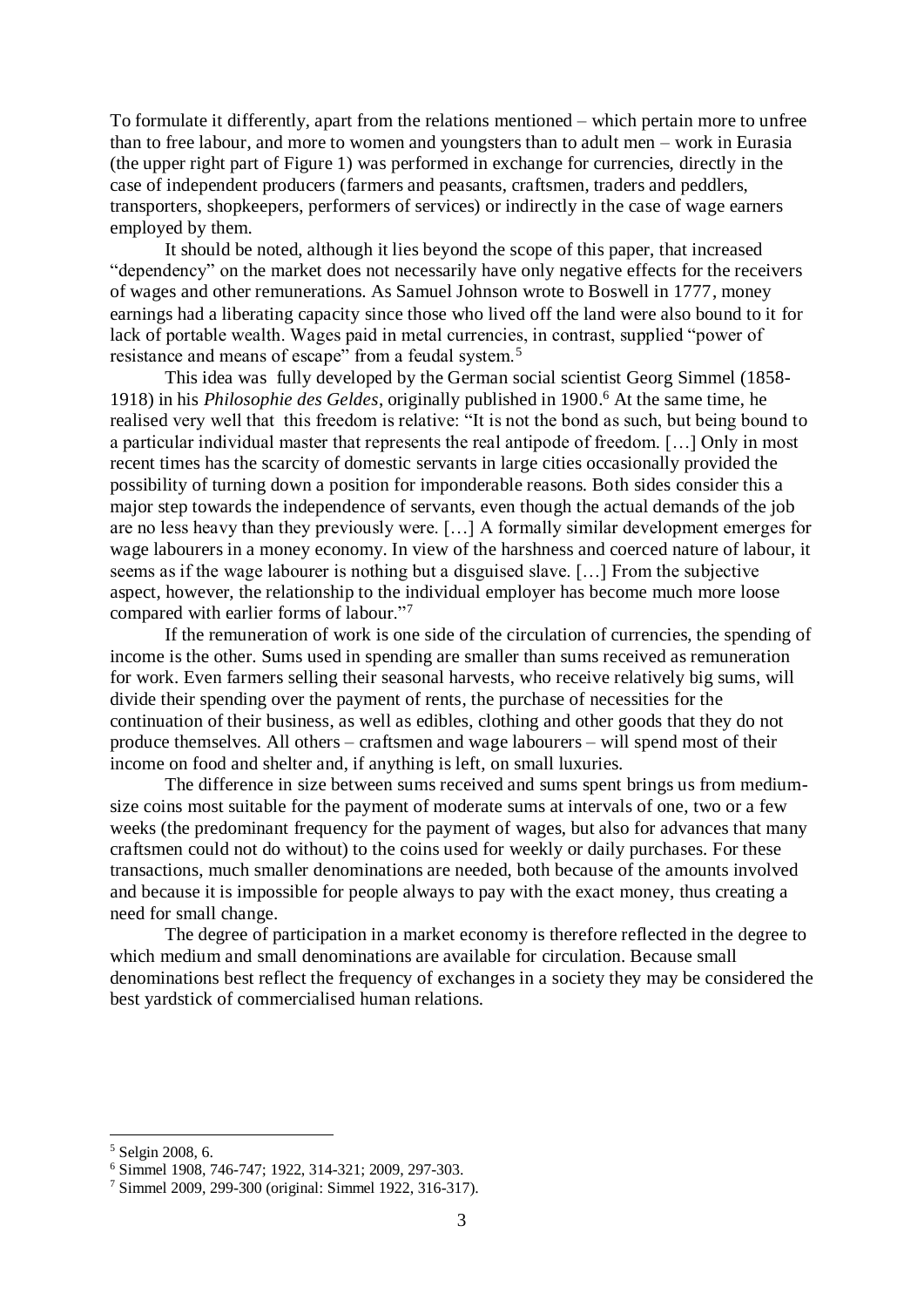In order to measure this across space and time, I have recently proposed a formal definition of what scholars in different fields like Koen Verboven and Shailendra Bhandare have called "deep monetization". I take this to be "a substantial stock of currencies per capita in circulation, consisting of denominations equalling the value of one hour or less of waged work", in which substantial is defined as "a per capita stock equal to between five and ten times the prevailing hourly wage."<sup>8</sup>

The application of this definition<sup>9</sup> to different societies may provide an indication not only of the levels of "deep monetization", but also (and more importantly for this paper) of shifts in labour relations at their root – shifts between remunerated and unremunerated work, between remuneration in kind and in currencies, and between frequencies of payment.

Clearly, for societies with abundant records concerning these shifts, such as Western Europe in recent history, a detour via deep monetization is less interesting; but for most parts of the world before, say, 1900 it could provide a useful approach. For many places and periods, written evidence of shifts in labour relations is not readily found or, even worse, virtually non-existent. Archaeological evidence on coin circulation, to the contrary, is much more universally available, because of the metals used for most types of currency. The academic discipline of numismatics is centuries old and has brought us not only catalogues of coins from all over the world, but also estimates or even precise numbers of quantities produced and circulation patterns as mirrored in coin hoards and stray finds.<sup>10</sup> Sometimes deep monetization is almost the only possible approach to detecting shifts in labour relations. Most valuable, however, is its importance for making comparison possible by providing a clear and objective measuring instrument through time and space.

This paper offers a provisional overview of the available evidence on the emergence and fluctuations of deep monetization in some important parts of Eurasia as well as on the possible links between these phenomena on the one hand and shifts in labour relations on the other. For practical reasons I shall start my survey about one thousand years ago, even though the method could in principle be used from the very beginnings of coinage in Asia Minor, Northern India and China some 2,500 years ago. The survey extends the coverage of the *Global Collaboratory on the History of Labour Relations (GCHLR)*, which starts in 1500. On the other hand, it has to leave aside Africa before ca. 1900, which except for the north and the Horn was a continent without metal currencies; the same goes for pre-Columbian America. This is related to the pre-eminence of different labour relations (as well as the pre-eminence of reciprocal and redistributive societies), in which means of exchange were not needed.

 $\overline{a}$ <sup>8</sup> Lucassen 2014B. Consequently, there are two possible definitions of "medium monetization". First, in a system where multiple denominations do co-exist (as is worldwide the case since ca. 1900 and in many parts of Eurasia already long before), by replacing hour/hourly by day/daily, as I have done (without using the term "medium monetization") in Lucassen 2007A and 2007B; and, second, in a mono-denominational system (in East Asia until ca. 1900 as will be explained below), by lowering the definition of the per capita stock as equal to between one and five pieces. In this paper I will concentrate only on the reconstruction of "deep monetization".

<sup>&</sup>lt;sup>9</sup> Some colleagues have proposed to use real instead of nominal wages. I consider this less appropriate and far less practical; in addition, an experiment by Pim de Zwart (IISH) regarding the Low Countries (see below) did not yield different trends. I am grateful to Pim for sharing these results.

<sup>&</sup>lt;sup>10</sup> Cribb, Cook, and Carradice 1990 provide a really global introduction; cf. also Lucassen and Zuijderduijn 2014.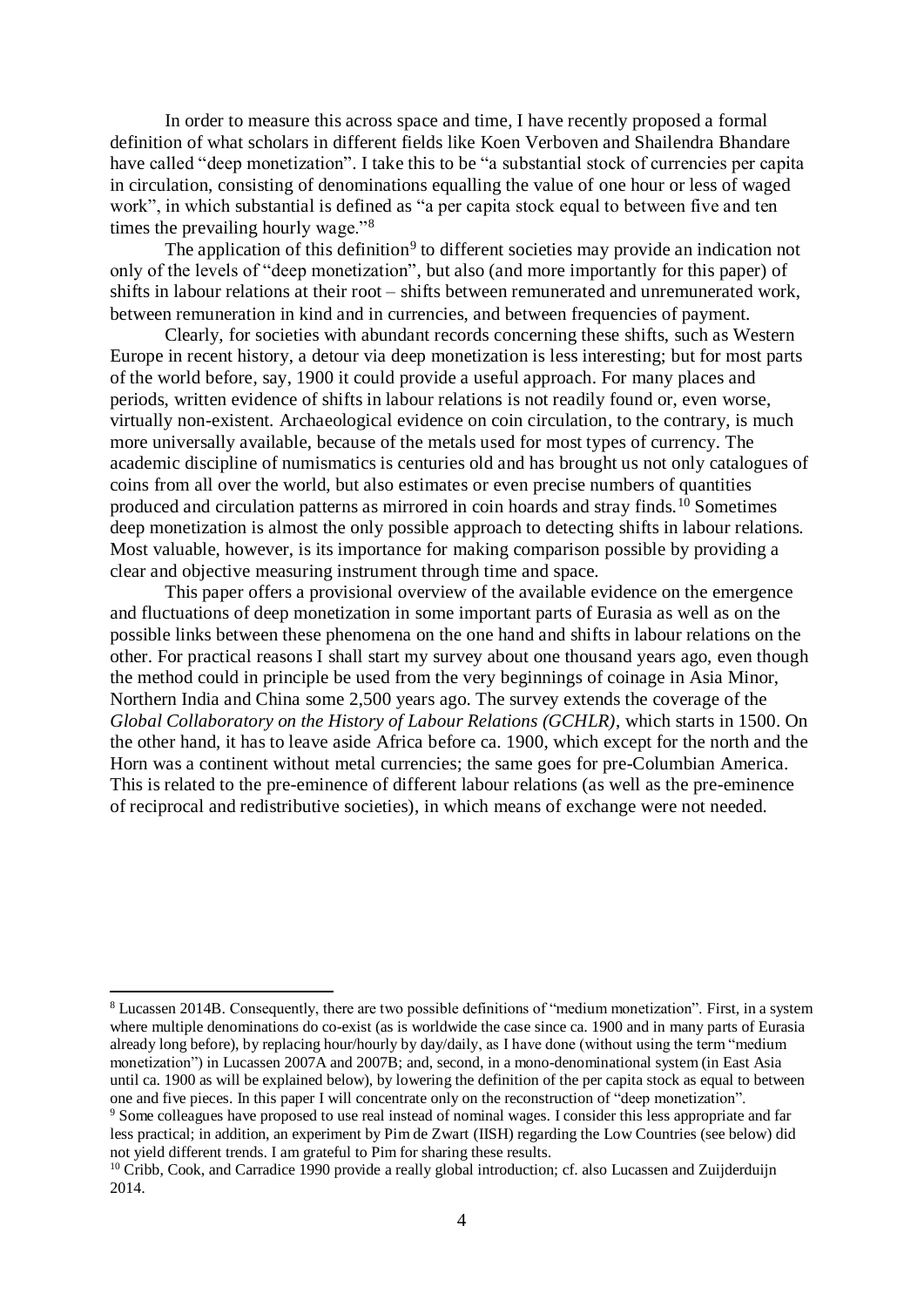#### **2. Two case studies: the Low Countries and France in the long run**

Because of the ready availability of sources, Western Europe is a good starting point for the study of shifting labour relations and currency circulation. For the Low Countries from the Middle Ages until the twentieth century such a study has been done.<sup>11</sup> In this section I shall try to situate it in a wider West-European context by comparing it to France.

After the demise of the highly monetized Roman Empire, the feudal society of the early Middle Ages was typically redistributive, at a rather low level of intensity. Markets were non-existent or unimportant for the great majority of the population, few cities were left, and wage labour was inconsequential. A new round of monetization began with the emergence of towns in the southern Low Countries around 1100, followed by the north one century later. One single denomination was coined, the silver denarius or penny. Around 1300 a multifractional system came into being with the introduction of various silver denominations of two-and-a-half and eight *penningen*, greatly facilitating payments.<sup>12</sup> From the mid-fourteenth century, but not earlier, there appears to be a certain correlation between, on the one hand, the denomination coined most frequently over a longer period and, on the other, the level of the daily wage. This correlation suggests that the demand side preferred a currency equivalent to four times (c. 1350-1450) and later once or twice a wage earner's full daily wage. From the fifteenth century on, this comes down to once for the worse-paid and twice for the better-paid wage earner.<sup>13</sup> Although it is still difficult to reconstruct per capita circulation for the Burgundian Netherlands – we have production figures for certain provinces only, and population figures are very uncertain – this type of situation, in which production patterns follow wage levels, strongly suggests that the Low Countries knew medium monetization since about 1350. It also indicates an important shift to wage labour as demonstrated by Bas van Bavel<sup>14</sup>, or points to a custom of independent producers receiving advances from merchants or customers at the same rate as labourers received their wages.

|              | <b>Circulation</b><br>per capita | <b>Hourly wage levels</b> |           |                    | <b>Circulation expressed in terms</b><br>of hourly wages |                    |
|--------------|----------------------------------|---------------------------|-----------|--------------------|----------------------------------------------------------|--------------------|
| <b>Cross</b> |                                  | Antwerp                   | Amsterdam | The                | Antwerp                                                  | Amsterdam / The    |
| section      |                                  |                           |           | <b>Netherlands</b> |                                                          | <b>Netherlands</b> |
| 1550 N&B     | 0.33                             | 0.045                     | 0.027     |                    | >7                                                       | < 12               |
| 1600 N&B     | 0.42                             | 0.100                     | 0.077     |                    | 4                                                        | 5                  |
| 1650 N       | 0.89                             |                           | 0.125     |                    |                                                          |                    |
| 1700 N       | 0.30                             |                           | 0.125     |                    |                                                          | 2                  |
| 1750 N       | 1.37                             |                           | 0.125     |                    |                                                          | 11                 |
| 1800 N       | 0.68                             |                           | 0.125     |                    |                                                          | 5                  |
| 1840 N&B     | 0.49                             |                           | 0.125     | 0.108              |                                                          | $>4-5$             |
| 1890 N       | 1.68                             |                           | 0.208     | 0.203              |                                                          | 8                  |
| 1940 N       | 4.18                             |                           |           | 0.479              |                                                          | 9                  |

Does it also represent a situation of deep monetization? This is still open to debate, but by 1550 the Low Countries were surely deeply monetized as may be seen from Table 1.

*Table 1* – Per capita circulation of small-denomination coins in the Netherlands, 1550-1940, in relation to wage levels (in guilders of account). 15

<sup>&</sup>lt;sup>11</sup> What follows about the Low Countries and in particular its northern parts is a summary of Lucassen 2014B.

<sup>&</sup>lt;sup>12</sup> For a general overview of circulation patterns in Europe see Spufford 1988, 2002, and 2008.

<sup>13</sup> Lucassen 2007, 260-261.

<sup>14</sup> Van Bavel 2007.

<sup>&</sup>lt;sup>15</sup> Lucassen 2014B, Table 3. At a regional level see Welten 2010, who very precisely shows which types of coins were used for which type of transactions. See for 1890 also Haupt 1894, 124-128 (per capita circulation 1893 monnaie de bronze fl 0.40 and monnaie d'appoint – which includes the *kwartje* – fl 1.70).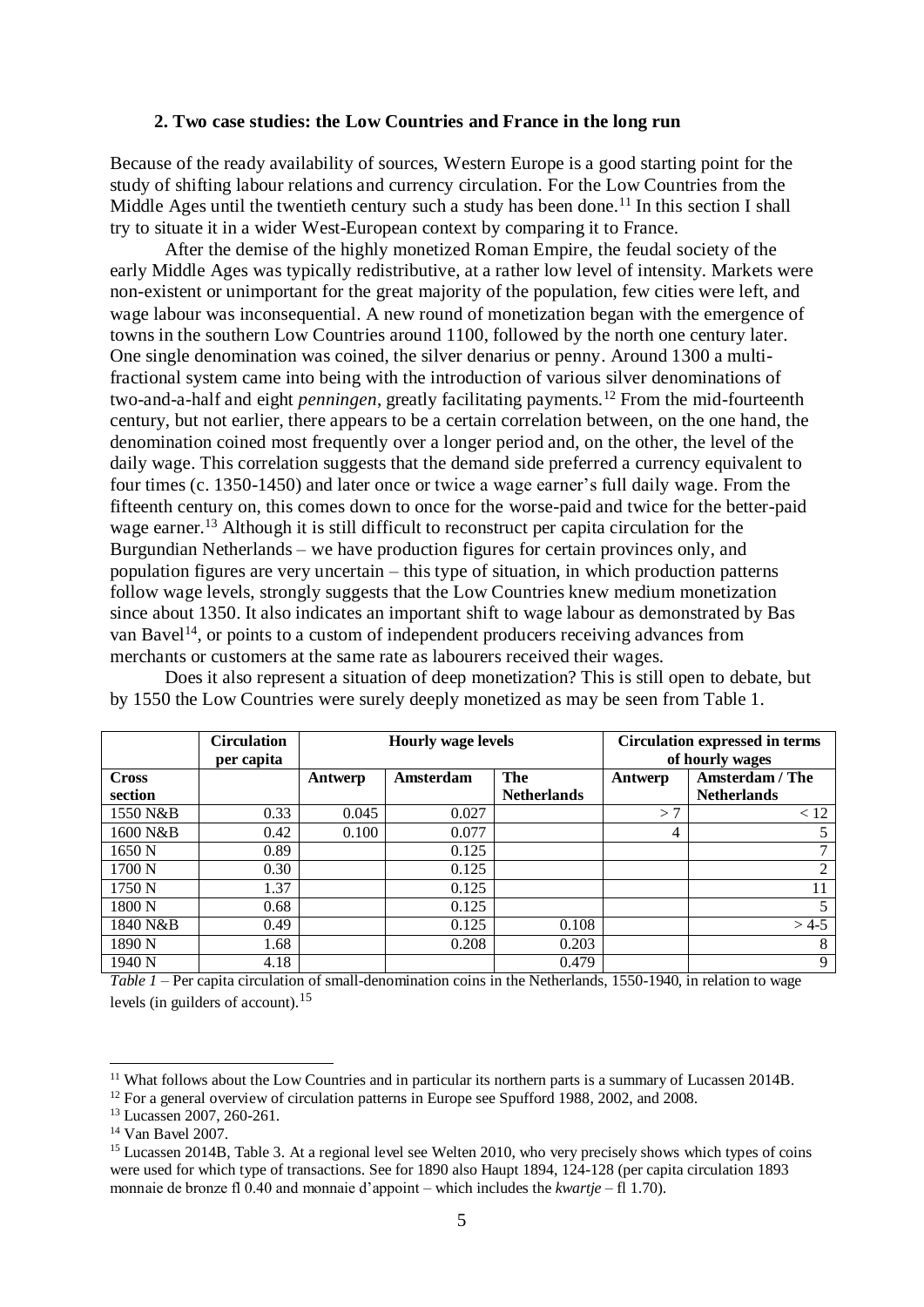This possibly applies to the Southern Netherlands already a century earlier. Yet even more important than the precise beginnings of deep monetization in different parts of the Low Countries are the variations that we register afterwards. Why did monetization vary so much and, at the lower end, what kind of solutions were found for the problems resulting from those changes?

Consider the fall of small-coin circulation in the second half of the seventeenth century. The country was prosperous, and overall coin production was impressive. The key merchants who commanded coins from the mint houses, however, were much more interested in the (comparatively cheap) minting of large denominations than in the production of the small silver *dubbeltjes* or *stuivers*. And insofar as they were interested in providing silver for coining small denominations, they sent most of the *stuivers* (0.05 guilder) and nearly all of the *dubbeltjes* (0.1 guilder) overseas. The answer of the provincial governments was increasing the production of copper *duiten* (1/160 guilder) – and, for some decades, tacitly condoning the coinage of (partially low-weight) *duiten* by small principalities and noblemen in border regions. When this was not sufficient, remedies were sought in improved machinery for striking *duiten* and government orders (instead of orders from merchants, which was the rule) for the minting of silver *pijlstuivers* after 1738. In the end, only the unitary state that emerged in the French period was capable of meeting public demand for small change.

This episode shows that supply and demand for specific fractions are not automatically in equilibrium. This is not so much due to technology as it depends on which responsibilities governments are prepared to assume. The more unified Burgundian Netherlands and the Kingdom of the Netherlands were apparently more willing to act than the intermediate Dutch Republic, in spite of its very high *overall* level of monetisation.

Echoing Volckart (and *n'en déplaise* Sargent and Velde), this case study for the Low Countries shows that problems of the supply and demand of small change had been mastered as early as the sixteenth century.<sup>16</sup> The occasional problems that arose in the Dutch Republic stem from its political structure and economic concepts, which determined who was responsible and which instruments were available. As a result, solutions were always inadequate, to the extent that in the second half of the seventeenth century unofficial coins had to be allowed into circulation – just like in mid-seventeenth and again in late eighteenthcentury England.<sup>17</sup> Craig Muldrew has pointed to the extension of small credit in similar situations in England; this might just as well have played an important role in the Netherlands after c. 1750. At the same time, these institutional shortages of small change – as a result of failing governments in certain periods in Dutch and English history – caution against any automatic link between currency patterns and labour relations. It is true that some of the solutions adopted leave easy traces: imported, underweight and "illegal" coin circulation is also refelcted in the numismatic evidence. Thus, the rise of wage labour in late-eighteenth century England is perfectly visible in the explosion, outside the Royal Mint, of private token production all over the country.<sup>18</sup> Other solutions, though, in particular the extension of credit practices, are less easily detectable when archival documents are lacking.

<sup>&</sup>lt;sup>16</sup> Volckart 2008; Sargent and Velde 2002.

<sup>17</sup> Muldrew 2007; Selgin 2008.

<sup>&</sup>lt;sup>18</sup> Selgin 2008, 7, cf. also 24-29 for detailed descriptions of how employers sought for remedies of petty coin shortages.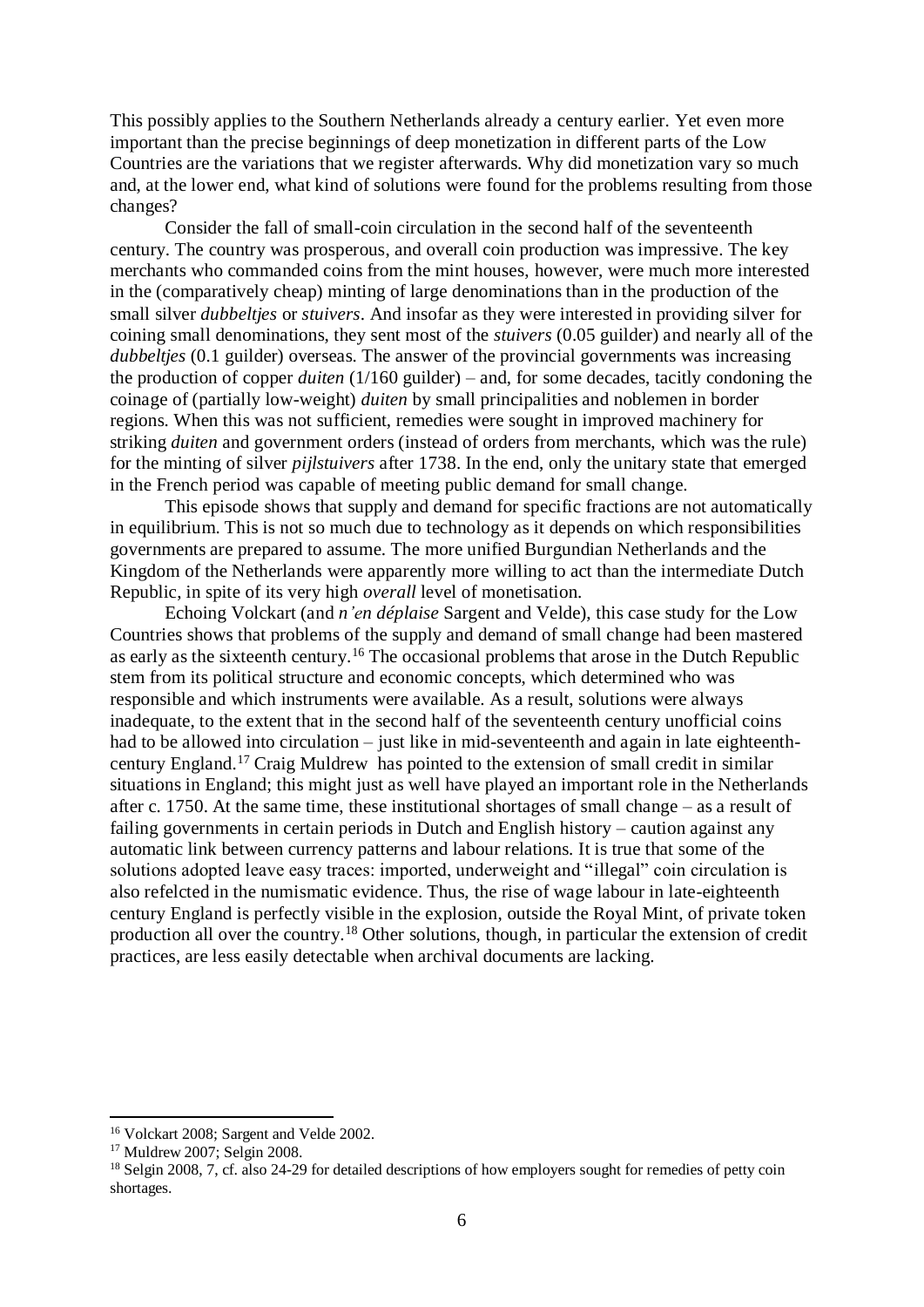The Dutch case, then, strongly suggests a relation between the commodification of labour from the late Middle Ages and deep monetization, as well as between the rise of wage labour and the circulation of medium fractions. Yet before we can speak of a (northern, northwest) European pattern, it should be supplemented by other case studies. This is still impossible because research on what might be termed the social history of coin circulation has only just begun.<sup>19</sup> Here I can only briefly discuss the implications of some estimates for the largest country of Western Europe, France between 1789 and 1810.

In the revolutionary period, a number of coin reforms took place, mainly for ideological reasons; they combined a desire for science-based politics with a demand for indepth reports on the current circulation of the coins that eventually had to be replaced. Contrary to the situation in contemporary England, the French state took responsibility for the circulation of small change. In these years, deep monetization is reflected in coins equal to or lower than an hourly wage, which amounted to about 2 to 3 sous.<sup>20</sup> As the lowest silver fractions were 6 sous, the study of deep monetization of France between ca. 1650 and 1810 may be restricted to billon and copper coins, all profusely brought into circulation, in particular since the end of the sixteenth century (see Table 2). The introduction of the copper 1 and 2 *denier tournois* under Henri III was a particularly great success, apparently gratifying a huge demand,<sup>21</sup> even to such an extent that – more or less like in the Dutch Republic somewhat later – adjacent petty principalities such as Bouillon and Sedan, Chateau Renaud, Dombes, Nevers and Rethel, and Orange massively started producing similar petty coins.

| denomination                                    | deniers        | livre            | <b>Until 1793/4</b>                                                       | 1793/4-1815: decimal                                                                   |
|-------------------------------------------------|----------------|------------------|---------------------------------------------------------------------------|----------------------------------------------------------------------------------------|
|                                                 | 30             |                  | Billon 1709-1713                                                          |                                                                                        |
|                                                 |                |                  |                                                                           | Bronze 2 décimes An 4-5                                                                |
| 2 sous                                          | 24             | 1/10             | Billon 1738-64; Bronze 1791-<br>1794                                      | Bronze 1 décime An 2<br>$[1793]$ 4-9 (1/10 franc);<br>Billon 10 centimes 1807-<br>1810 |
|                                                 | 16             |                  | Billon 1696-1715                                                          |                                                                                        |
|                                                 | 15             |                  | Billon 1641-1713                                                          |                                                                                        |
| Sou (sol) / douzain                             | 12             | $1/20$ ( $1/120$ | Billon c 1450-1658; Copper 1719-                                          | Bronze 5 centimes An 4-9;                                                              |
|                                                 |                | écu)             | 1728; 1767-74; Billon 1739-1748;<br>Copper 1767-91; Bronze 1791-93        | Copper 1808                                                                            |
| $\frac{1}{2}$ sou / sizain                      | 6              |                  | Billon 1628-1658; Copper 1710-<br>1712-1724, 1767-1791; bronze<br>1792-94 |                                                                                        |
|                                                 | 4              |                  | Copper 1696-1708                                                          |                                                                                        |
| Liard $/44$ sou                                 | 3              | 1/80             | Billon 1575-1655; Copper 1649-<br>1721, 1767-91; Bronze 1792              |                                                                                        |
|                                                 |                | 1/100            |                                                                           | Bronze 1 centime An 6-8                                                                |
| Double (denier)<br>tournois $(1/6 \text{ sou})$ | $\overline{2}$ | 1/120            | Billon c 1300-ca 1580; Copper<br>1577-1708                                |                                                                                        |
| Denier tournois                                 | 1              |                  | Originally silver; Billon c 1300-<br>1586; Copper 1575-1649               |                                                                                        |

| Table $2$ – Small change in France, c. 1600-1810. <sup>22</sup> |  |  |
|-----------------------------------------------------------------|--|--|
|                                                                 |  |  |

<sup>&</sup>lt;sup>19</sup> Lucassen and Zuijderduijn 2014.

<sup>20</sup> Cf. Desrousseaux 2012, 147 (Haute-Garonne / Toulouse 1811: "les manouvriers, qui gagnent 15 à 20 sous par jour sont payés en cuivre et en billon"). In the late sixteenth and seventeenth century hourly wages were rather 1 than 2 sous, see e.g. Goubert 1968, 333-340, and Le Roy Ladurie 1969, 123. This coincides well with the end of the *denier tournois* after 1650 and of the *double tournois* after 1700.

<sup>&</sup>lt;sup>21</sup> A provisional DB of years and places of production of deniers and double deniers which are still common in the collectors market may substantiate this.

<sup>&</sup>lt;sup>22</sup> Ciani 1928 and current world catalogues, published by Krause/Mishler; essais de monnaie not included.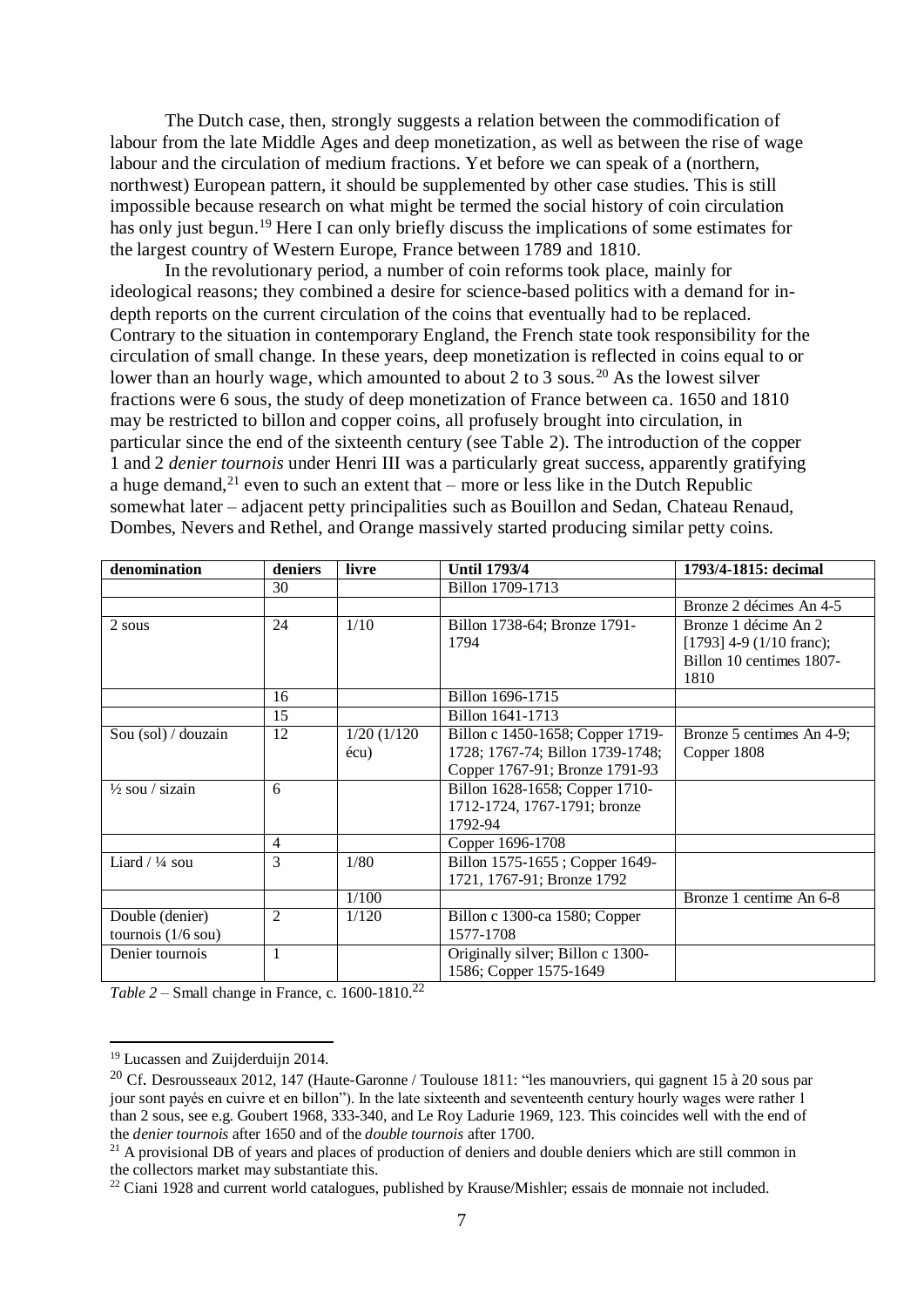So far I am not aware of reliable production data for small change in France before the end of the eighteenth century. Then, they clearly show that France was a deeply monetized country (see Table 3). Awaiting more detailed information for the preceding centuries I venture to suggest that this level had been reached already around 1600.

|                      | 1789          | 1801          | 1801          | Ca. 1806   | 1810                     |
|----------------------|---------------|---------------|---------------|------------|--------------------------|
|                      |               | (by Lambert)  | (by)          |            |                          |
|                      |               |               | Desrousseaux) |            |                          |
| Gold                 |               |               | 986,000,000   |            | 746,231,976              |
| Silver écus at 6     |               |               | 1,700,000,000 |            | 1,863,014,796            |
| livres               |               |               |               |            |                          |
| Silver half écus     |               |               | 131,000,000   |            | 134,510,364              |
| Silver 30 and 15     |               |               | 23,000,000    |            | 25,278,01923             |
| sols                 |               |               |               |            |                          |
| Silver 24, 12 and    |               |               | 80,000,000    |            | 50,623,966 <sup>24</sup> |
| 6 sols               |               |               |               |            |                          |
| Silver 5 francs      |               |               | 86,000,000    |            |                          |
| Silver and gold      | 2,673,996,133 | 1,800,000,000 | 3,006,000,000 |            |                          |
| (subtotal)           |               |               |               |            |                          |
| Billon (1 and 2)     | 12,398,786    | 12,000,000    | 12,000,000    |            | 9,601,414                |
| sols)                |               |               |               |            |                          |
| Copper "king's       | 22,758,547    | 20,000,000    |               | 5,000,000  |                          |
| effigy"              |               |               |               |            |                          |
| Copper sous "de      |               | 20,000,000    | 18,000,000    | 15,000,000 | 31,302,899 <sup>25</sup> |
| cloche"              |               |               |               |            |                          |
| Copper               |               |               | 20,000,000    | 15,000,000 |                          |
| "Marianne"           |               |               |               |            |                          |
| Subtotal billon      | 35,157,333    | 52,000,000    | 50,000,000    | 35,000,000 | 40,904,313               |
| and copper           |               |               |               |            |                          |
| <b>Grand Total</b>   | 2,709,153,466 | 1,852,000,000 | 3,056,000,000 |            | 2,860,563,436            |
| Billon/copper        | 1.22          | 1.73          | 1.67          | 1.17       | 1.06                     |
| livres per           |               |               |               |            |                          |
| capita <sup>26</sup> |               |               |               |            |                          |
| Expressed in         | 12            | 17            | 17            | 12         | 11                       |
| hourly wage of 2     |               |               |               |            |                          |
| sous                 |               |               |               |            |                          |

*Table 3* – Estimates of coins in circulation in France (in livres). 27

<sup>&</sup>lt;sup>23</sup> I.e. 30 sous (17,811,193) and 15 sous (7,466,826).

<sup>&</sup>lt;sup>24</sup> I.e. 24 sous (19,894,514), 12 sous (27,287,641) and 6 sous (3,441,811).

<sup>&</sup>lt;sup>25</sup> I.e. 2 sous (12,118,818), 1 sou (16,920,391), 6 deniers (2,190,035), and 3 deniers (73,653).

<sup>26</sup> Taking a population of 28 million in 1789, 30 million in 1800 and 38 million in 1810.

<sup>27</sup> Desrousseaux 2012, 26-28, 88, 402-403; Idem, 402-405 totals for 31-12-1813 (3,479,156,869 francs) and

<sup>1817,</sup> but without sufficient details for questions regarding deep monetization. See also Haupt 1894, 662-677.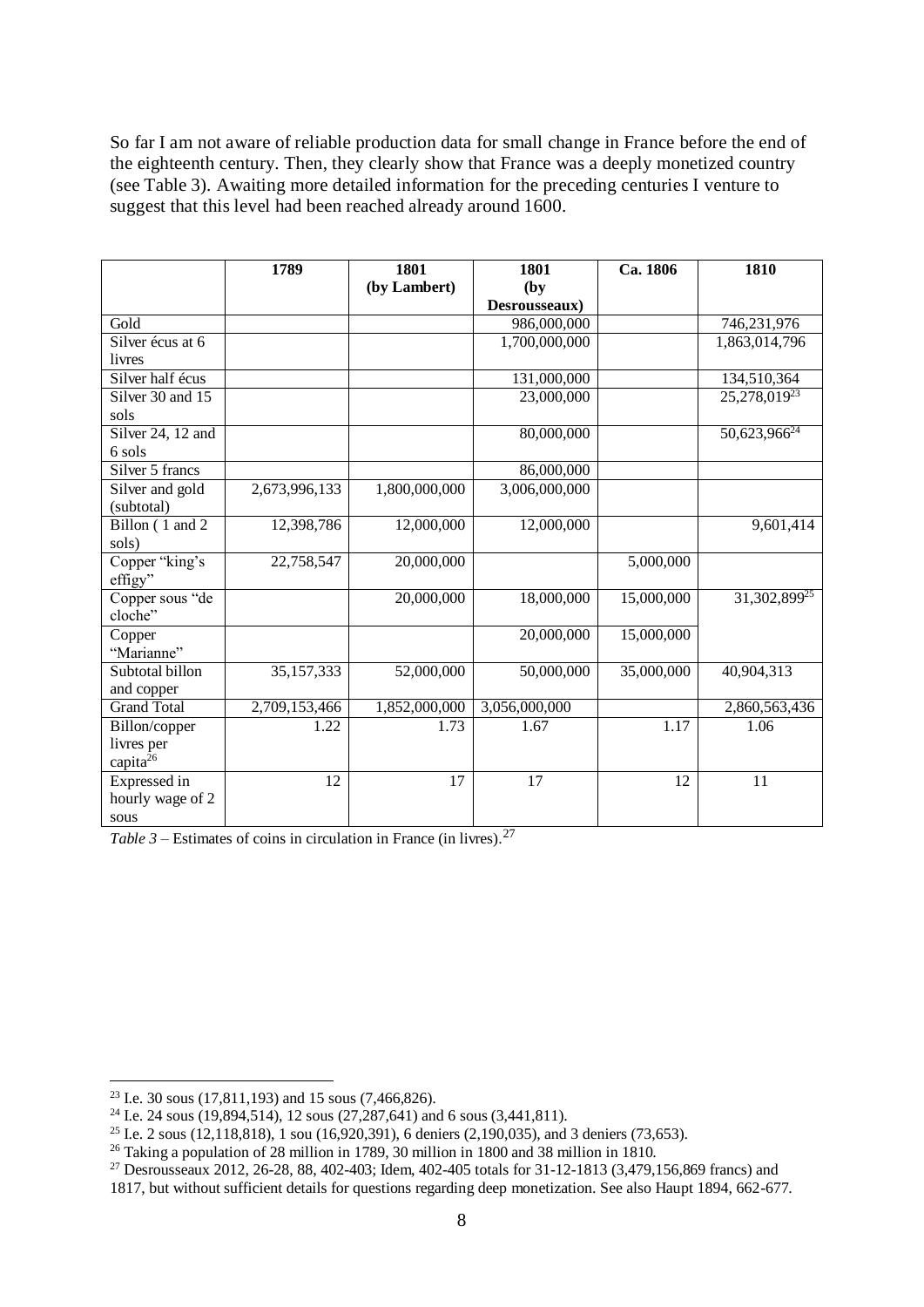Based on good data for the Netherlands from the sixteenth century and for France from the eighteenth onwards, a first provisional conclusion for Western Europe may be formulated. Deep monetization as a response to the commodification of labour – first predominantly in the guise of independent producers, gradually shifting to paramount wage labour – may have started in Northern Italy and the Southern Netherlands in the late Middle Ages, spreading to the rest of the Low Countries in the sixteenth century and to other parts of Europe in the seventeenth. More to the east, variations in unfree labour had an effect on the circulation of small change as recently demonstrated for eighteenth-century RussiaOnce achieved, deep monetization is not necessarily sustainable. Apart from shifts in labour relations leading to variations in demand for small change, the supply may vary along with the quality of state institutions. When governments fail, other suppliers may offer themselves from inside or outside the polity,<sup>28</sup> but alternatively credit relations may expand or contract accordingly.

#### **3. An over-all picture of Europe at the end of the nineteenth century**

How do the two countries just studied compare to the rest of Europe? To answer this question we need enough data on deep monetization for the different parts of Europe at about the same point in time. This turns out to be the case for the 1880s. As a result of much trialand-error by mintmasters over the preceding centuries and much thinking since the Enlightenment the working of supply and demand in the case of small currencies had resulted in scholarly works and concomitant statistics.

Maybe the earliest rule of thumb for the sufficient circulation of especially small change was formulated by Joseph von Sonnenfels (1732-1817), an Austrian member of the Illuminati. In the first edition of his *Grundsätze der Policey, Handlung und Finanzwissenschaft* of 1787 he remarks that mintmasters should not overflow the market with small change, as this would drive up the price of big coins, thus endangering tax collecting. In a later edition he defined already what this implied in real terms: "Scheidemünze" (small change) should be produced "so viel pro Kopf, wie die tägliche Consumtion der Arbeitenden Klasse beträgt" (so much per capita as the amount of the daily consumption of the labouring class). <sup>29</sup> And in a strongly enlarged edition of 1804 he formulated a full-fledged theory, which is important enough for a lengthy quotation from the original with a translation:  $30$ 

| "[] die Münzkammern selbst müssen der Prägung         | The mint authorities must themselves decide upon the       |
|-------------------------------------------------------|------------------------------------------------------------|
| der Scheidemünze Gränzen [] in einem Verhältnisse     | fractions of small change in a proper proportion to the    |
| gegen die allgemeine kreislaufende Masse zu erhalten  | general coin production.                                   |
| wissen. Es ist schwer dieses Verhältniss eigentlich   | It is, however, difficult to determine this proportion     |
| anzugeben. Gemeiniglich wird von der geldmasse        | Usually, one twentieth part or 5 per cent of the total     |
| eines States der zwanzigste Theil, oder 5%            | sum of coins in circulation is taken. But this seems to    |
| angenommen, welches zu unbestimmt scheint, da hier    | be too vague as in this case not the relation to the total |
| nicht vorzüglich das Verhältniss zu der allgemeinen   | sum in circulation matters, but rather the demand, and     |
| Geldmasse, sondern das Bedürfniss der Ausgleichung,   | in particular the demand for means of exchange             |
| das ist, der kleinen Ausgaben in Anschlag kommen      | needed for small expenses.                                 |
| muss. Es ist wenigstens eine der Wahrscheinlichkeit   | It is at least rather plausible that the amount of small   |
| am nächsten kommende Muthmassung, dass die            | change, estimated at most, must be equal to the sum        |
| Menge der Scheidemünze, auf das höchste               | which covers the daily expense of the labouring class.     |
| angeschlagen, gleich seyn müsse, der Summe,           |                                                            |
| wodurch die tägliche Verzehrung der arbeitenden       |                                                            |
| Klasse bedeckt ist: da diese Klasse von dem täglichen | Therefore, because this class is used to live on the       |

<sup>&</sup>lt;sup>28</sup> For an example from late medieval Normandy, see Cardon 2012.

<sup>&</sup>lt;sup>29</sup> Sonnenfels 1787, 287 (Part II, § 271); the following text is from an edition I still have to trace (and in which the paragraph number is the same), cited by Roscher 1881, 198-203, who provides more information on the topic.

<sup>30</sup> Sonnenfels 1804, Part II, 393-395 (§ 237).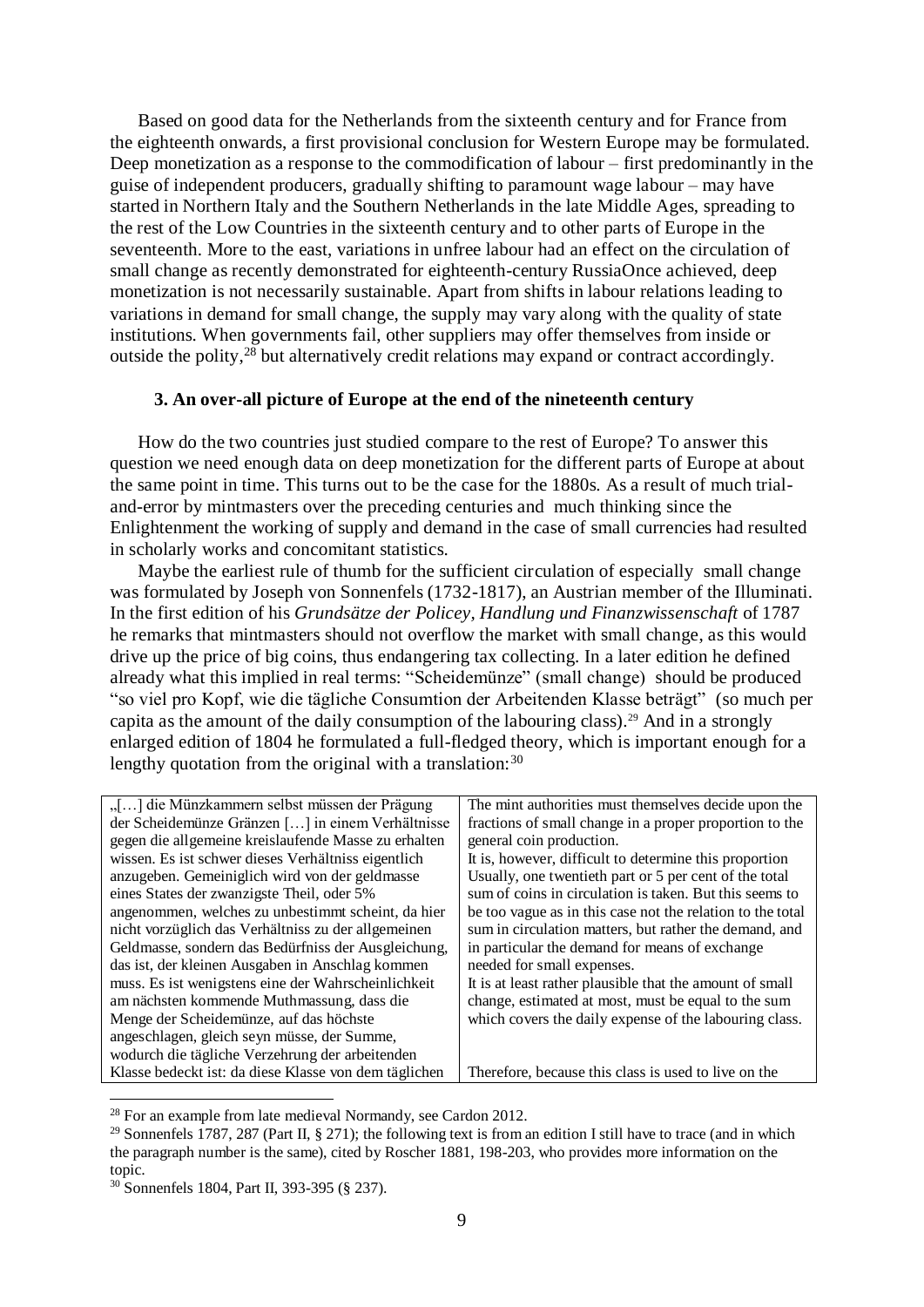| Handlohne zu leben, mithin auch in Scheidemünze      | daily wages and consequently to pay with small           |
|------------------------------------------------------|----------------------------------------------------------|
| einzukaufen gewohnt ist.                             | change.                                                  |
| In den vorigen Auflagen war das beyspiel dieser      | In the last edition I used the following example for     |
| Berechnung auf folgende Art angegeben. Wenn bey      | this calculation. If in a total population of 15 million |
| einer Bevölkerung von 15 Millionen die Arbeitende    | souls, the labouring class amounts to 7 million, and if  |
| Klasse 7 Millionen wären, und die tägliche           | the daily spending per person is 4 kreuzer, then the     |
| Verzehrung eines Kopfes zu 4 Kreutzer, angeschlagen  | sum of all small change in circulation would have to     |
| wird, sollte die umlaufende Scheidemünze 466,669     | be 466,669 guldens.                                      |
| Gulden, ingefähr eine halbe Million betragen. Eine   | A more precise analysis of the daily expenses has        |
| genauere Vervolgung der täglichen Auslage hat mich   | convinced me now that such a sum would be much too       |
| überführet, dass diese Summe viel zu klein seyn      | small.                                                   |
| würde. Es muss nämlich auf den Vorrath, den          | However, also the sum that stays for a few days with     |
| gleichwohl jede Familie, die wochenweise ihren Lohn  | a family which weekly receives its wages, should be      |
| erhält, durch einige Tagen liegen haben muss, auch   | taken into account, as well as the time this takes for   |
| auf die Zeit gedacht werden, durch welche die        | the small change to circulate before it returns into the |
| Scheidemünze umzulaufen hat, um wieder in die        | hands of the labouring class.                            |
| Hände der arbeitenden Klasse zu kehren: und nach     | And according to this consideration the amount of        |
| diesem Anschalge scheint die Masse der               | small change seems not to be assessed in the             |
| Scheidemünze nicht zu stark angeschlagen: Dass sie   | following way.                                           |
| seyn müsse gleich dem ganzen Wochenlohne der         | It should be equal to the full weekly wages of the       |
| arbeitenden Volksklasse: das wäre bey 7 Millionen,   | labouring class, which means for 7 million people        |
| die tägliche Erwerbung eines Kopfes in den andern zu | with an average per capita daily income of 10 kreuzer    |
| 10 Kreuzer berechnet 7 Millionen."                   | 7 million [gulden].                                      |

It is interesting to see that Sonnenfels in his seventh edition reached almost the same conclusions as I derived from the historical developments in the Low Countries and – albeit for a shorter period – in France.

Since the mid-nineteenth century comparative statistics of coin circulation in different countries become increasingly available, in particular in the framework of the different monetary unions and international monetary conferences. Existing scientific "rules" like that of Sonnenfels were now turned into laws stipulating the amount of coins of different metals to be circulated.

These circumstances also bring about the first large scale statistical overviews of coin circulation in different countries which enable comparative research into deep monetization. A pioneer in this field was the Austrian monetary statistician Ottomar Haupt (1839-1898).<sup>31</sup> He produced a comparative table of coin circulation, from which I borrow the sections on the smaller denominations (see Table 4).

<sup>31</sup> Haupt 1886 and 1894; see also *Report of the Committee* 1893, Appendix II, 213, 273-275.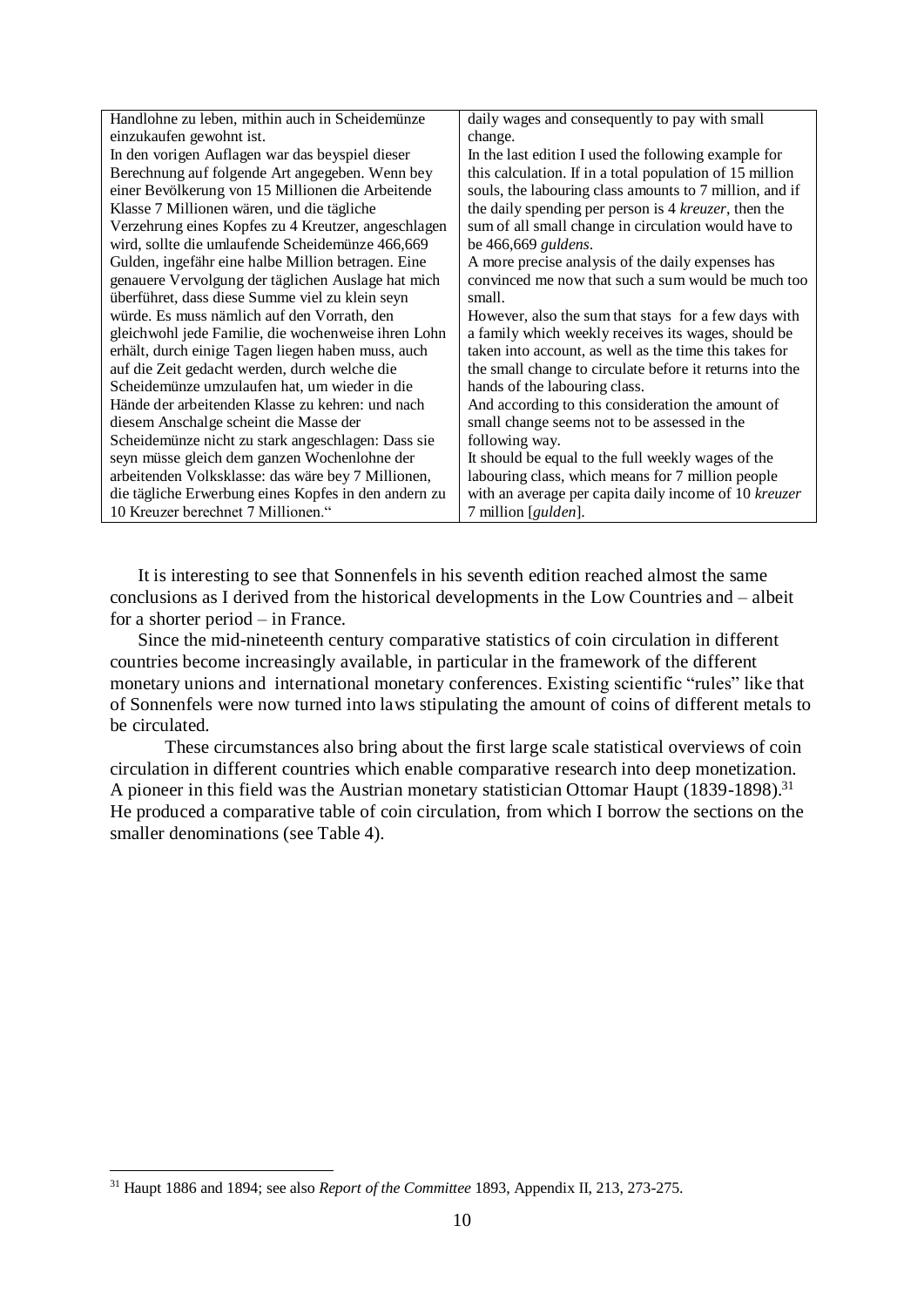|             | Monnaie d'appoint | Monnaie de billon |
|-------------|-------------------|-------------------|
| France      | 6.50              | 1.60              |
| Belgique    | 6                 | 2.60              |
| Grèce       | 6                 | 2.25              |
| Italie      | 5.70              | 2.50              |
| Suisse      | 6                 | 1.50              |
| Allemagne   | 12.50             | 1.25              |
| Espagne     | 11                | 3.50              |
| États Unies | 6.70              | 1.60              |
| Hollande    | $\overline{4}$    | 0.85              |
| Roumanie    | 5.50              | 0.90              |
| Turquie     | $\overline{2}$    | $\gamma$          |
| Angleterre  | 15                | -1                |
| Danemark    | 13                | 0.50              |
| Norwège     | 3.60              | 0.30              |
| Suède       | 5                 | 0.30              |
| Finlande    | 6.10              | 0.45              |
| Portugal    | 11.80             | 2.80              |
| Egypte      | 10                | 2.50              |
| Autriche    | $\overline{2}$    | 0.65              |
| Russie      | 1.80              | 1.25              |

*Table* 4 – La moyenne de la circulation par tête d'habitant à la fin de l'année 1885 (en francs).<sup>32</sup>

Unfortunately this cannot be translated immediately into deep monetization, as in some countries hourly wages equal only non-precious coins (copper, bronze, nickel, copper-nickel, billon), whereas in other countries small silver coins also qualify. In the UK, for example, hourly wages of 8 pence in 1885 comprised the silver threepence and sixpence coins.

However, starting from Haupt's detailed data, it is possible to reconstruct deep monetization levels (DML) for a few dozen countries (see Figure 2).

| USA 2.7 |                       | Norway 3.7    | Sweden 2.2    |             | Russia 1.5 |
|---------|-----------------------|---------------|---------------|-------------|------------|
|         | UK 4.5                |               | Denmark 9     |             |            |
|         |                       | Netherlands 8 |               |             |            |
|         |                       | Belgium 10    | Germany 10    | Austria-    |            |
|         |                       |               |               | Hungary 12  |            |
|         |                       | France 8      | Switzerland 8 | Serbia 11.5 |            |
|         | Portugal $\langle 17$ | Spain $<$ 15  | Italy 14      | Greece 6    | Turkey 4   |
|         |                       |               |               |             | Egypt 2    |

*Figure 2* – Deep monetization levels for several countries c. 1885.<sup>33</sup>

This overview is of course very preliminary and needs a lot of finetuning (e.g. better wage data for the same categories of workers), but some observations can already be made. The bulk of the Western European countries show deep monetization levels varying between 8 and 10. It is very well possible that Portugal, Spain, Italy, and Austria-Hungary also belong to this group. For the Iberian peninsula figures have to be reassessed by deducting exports of coins to the colonies, data which are missing for the moment. Austria-Hungary and Italy are examples of countries where the introduction of coin reforms temporarily led to overstocking the market with small fractions. The othe countries are deviant from this Western-European main pattern. I will discuss them in four groups: first, Norway/Sweden, second, the Balkans and the Near-East, third, the United Kingdom, and fourth, Russia and the USA.

<sup>32</sup> Haupt 1894, 66.

<sup>&</sup>lt;sup>33</sup> Based on Appendix 1.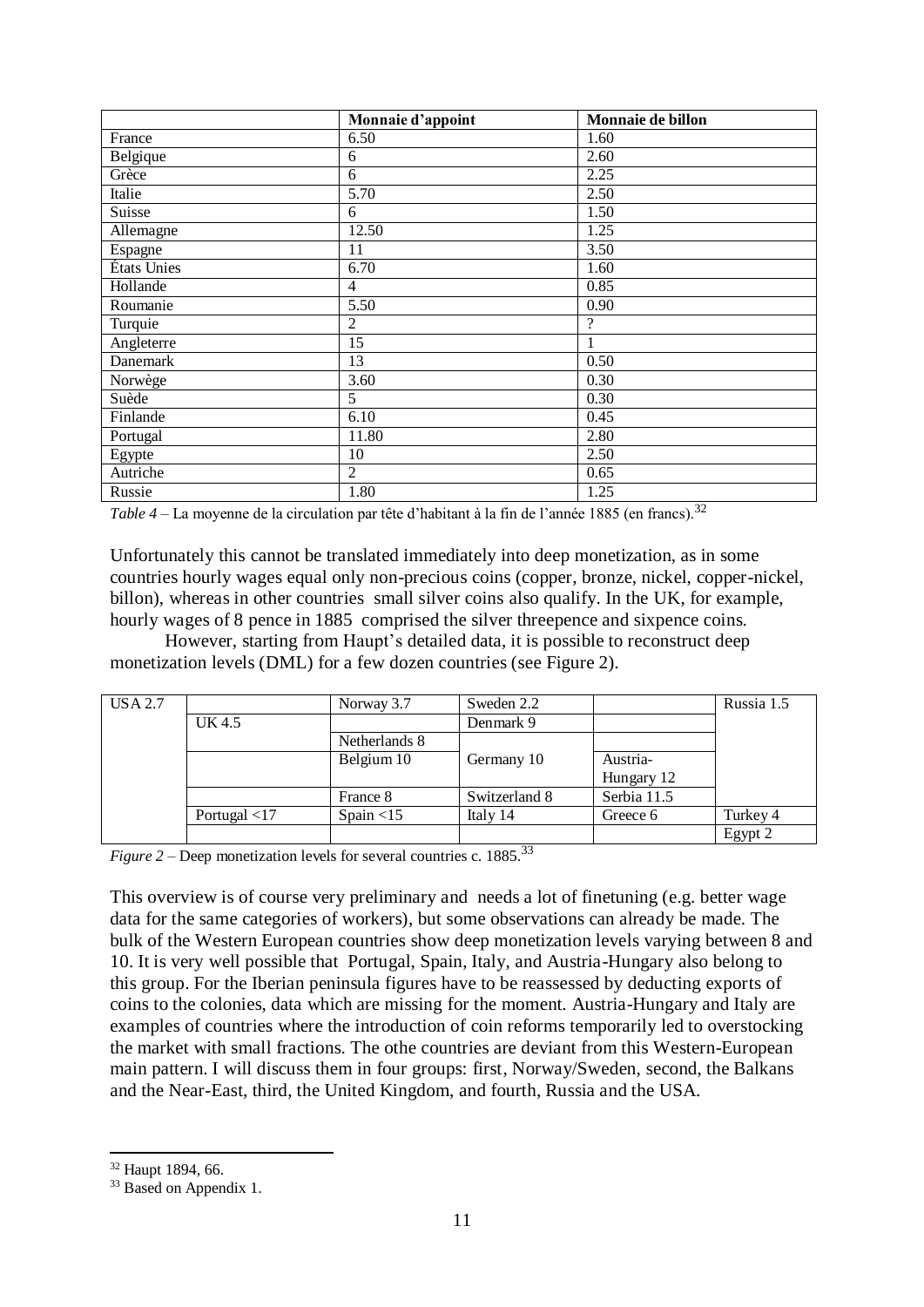Norway and Sweden contrast interestingly with the third Scandinavian country in this set, Denmark. Not only was Denmark much more prosperous than its northern neighbours, it showed much higher urbanisation figures and concomitant occupational differentiation and agricultural specialisation.<sup>34</sup> This situation apparently required much more transactions in Denmark than in Norway and Sweden. This is eloquently illustrated in the following description of the Norwegian countrymen (85% of the total population) by the British Consul-General Crow, dated Christiania (Oslo), 9 November 1870.<sup>35</sup> He distinguishes three "classes" among them: the seafaring peasantry along the coast, the "Bonde", and the "Field Bonde" or mountain peasant. The second group is the most important: "The Bonde or real peasant is generally the owner of the land he farms. This class may be considered as the kernel of the nation. The property of the Bonde is not sufficiently large to exempt him from work, but large enough to afford him and his household establishment ample support. He farms in the majority of cases, *not so much to raise produce for sale* [my emphasis JLU] as to grow provisions and everything necessary for spinning wearing-apparel."

The equally low figures for the Balkans (Serbia's DML was temporarily so high because of over-supply) and the Middle East point to similarly low demand for means of exchange as in Norway and Sweden, even if certain indicators of economic development (e.g. the high literacy rates in the North) differed substantially. It is, however, possible that this cross section shows a more primitive situation than in the preceding decades. According to Michael Palairet, in the period 1878-1914 political freedom in the Balkans went hand in hand with economic decline.<sup>36</sup>

Of course the Balkan-like DML of Britain cries out for an explanation. Unfortunately, my research on this point has not developed yet. Apart from possible problems with the data, I would like to suggest that this situation is still an echo of the previous period of scarcity of small change. Muldrew and Selgin have indicated that it took the government "well into the Victorian era" to supply the public with enough small change. Therefore counterfeits and tokens found ready acceptance.<sup>37</sup>

Fourth, the low DMLs for the USA and especially for Russia also seem to be echos from previous periods, in this case of the widespread use of unfree labour, maintained without paying wages to them. However, this point needs more research into the consequences of what Kolchin sketched as the commonalities of the post-emancipation USA and Russia: "there was a common legacy of forced labor that Russia shared with the United States and with all other former slave societies as well. New forms of dependency that provided the exbondsman with at best semi-freedom became the rule." 38

#### **4. India**

Informed about different parts of Europe, let us now turn to more easterly parts of Eurasia, and to the relations between labour and coin circulation on the other side of the "Great Divergence". First India, which like Europe had been practicing a multi-denominational and multi-metal currency system since the mid-first millennium BCE. The earliest reconstruction of the total money supply of India dates from around 1880 (see Table 5). This will be our starting point, from which we shall go back in time.

<sup>34</sup> Cf. Honningdal Grytten 2004.

<sup>35</sup> Further Report 1871, 362.

<sup>36</sup> Palairet 1997.

<sup>37</sup> Selgin 2008, 266, 295, 297; Muldrew 2007, 409.

<sup>38</sup> Kolchin 1987, 375. About the circulation of tokens in the American South after the Civil War see Lurvink 2014.[In the next version of this paper I will try to compare the DML of the USA to those of Brazil and Canada].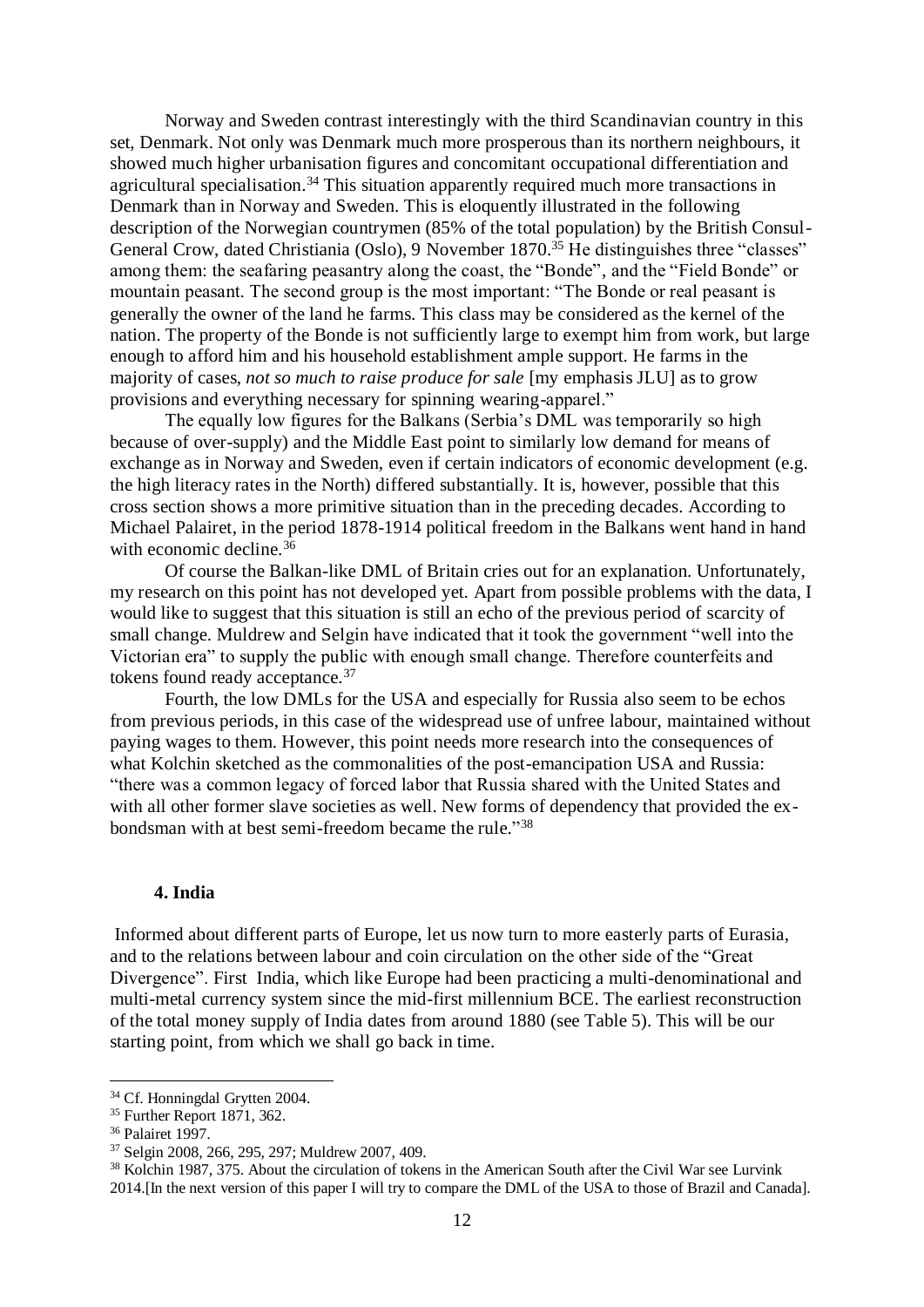Gold coins were used only for hoarding, for export, or in order to be melted down for ornaments. Silver coins were used for paying rents and taxes, and for petty trade transactions.<sup>39</sup> At the end of the nineteenth century, silver coins played a much greater role in India than in Europe. In the words of an old India hand in 1892: "the whole trade of India [...] is now conducted by the actual transfer of coin from hand to hand, except in the Presidency towns, and some of the large up-country towns, and even there you will see at the present day men paying their debts, by bringing in bags of rupees, rupees in thousands." <sup>40</sup> The ordinary man, however, saw only the lowest possible denominations in copper.<sup>41</sup>

|                                      | <b>Amount (in million rupees)</b> |                           |
|--------------------------------------|-----------------------------------|---------------------------|
| Gold coins                           | 1,440.0                           |                           |
| Active silver rupee circulation      | 1,370.8                           |                           |
| Small silver coins                   | 92.6                              |                           |
| Copper coins                         | 48.1                              |                           |
| Cowrie shells                        | unimportant                       |                           |
| Copper coins per capita              |                                   | $1/5$ rupee or c. 3 annas |
| Expressed in hourly wage of 1/4 anna |                                   | 12                        |

*Table 5* – Coin circulation in India, c. 1880. 42

At first glance, the outcome that India was already deeply monetized in the last quarter of the nineteenth century – much more than the European periphery at the same time - may be surprising and in need of some qualifications. Differently from our assumptions, wages outside agriculture may have been slightly higher and working days may have been longer than eight hours, but even so the result would be a per capita copper circulation of more than five times the hourly wage. Besides, the actual copper circulation was likely higher, because the estimates may very well exclude both copper coins produced before 1862 – the first coinage under the British Crown – and "native coins" that continued to circulate. Then again, a small part of the coppers consisted of half anna pieces who have to be deducted. Yet there are other reasons to suppose that the conclusion that India was already deeply monetized by 1880 may be not too far off the mark. A recent reconstruction of labour relations for the subcontinent in 1900 showed levels of commodification (31.2% self-employed and 12.1% wage labourers) that are not very different from contemporaneous outcomes for European countries. 43

The next question is when the threshold of deep monetization would have been reached in India: just before 1880 or much earlier? And did India experience the same sort of fluctuations we have seen in Europe? These questions cannot be easily answered. Attempts have been made to reconstruct the silver and gold stock of India on the basis of import figures for bullion (India has no silver mines). <sup>44</sup> Yet however accurate they may be, copper coins, the currency of the common man, are completely absent from these stories. I propose to go back in time step by step from the 1880 estimates.

 $\overline{a}$ <sup>39</sup> *Report of the Committee* 1893, Appendix I, 148.-149

<sup>40</sup> *Report of the Committee* 1893, Minutes, 81, question 1913. According to another interviewee only recently paper money played a role *Ibidem* 118, question 2634.

<sup>41</sup> *Ibidem* 117, question 2629; Stevens 2012, 362.

<sup>&</sup>lt;sup>42</sup> Lucassen 2007C, 366-367, supposing a wage level for agricultural labourers of 2 annas per day of 8 hours *Report of the Committee* 1893, Minutes, 57, question 1432. For similar estimates (unfortunately not considering copper coins) see *Report of the Committee* 1893, Report, 21, and Appendix III, 307-308..

<sup>43</sup> Lucassen and Stapel 2014, Table 23. For Europe see cross sections 1900 for Italy, Spain and the Netherlands on https://collab.iisg.nl/web/labourrelations..

<sup>&</sup>lt;sup>44</sup> The earliest attempt I know of is by Francis Capel Harrison (1863-1938) who estimated the silver stock of India in 1493 at 290 million rupees, the net imports 1493-1800 at 1,510.6 million, 1800-1835 at 611.9 million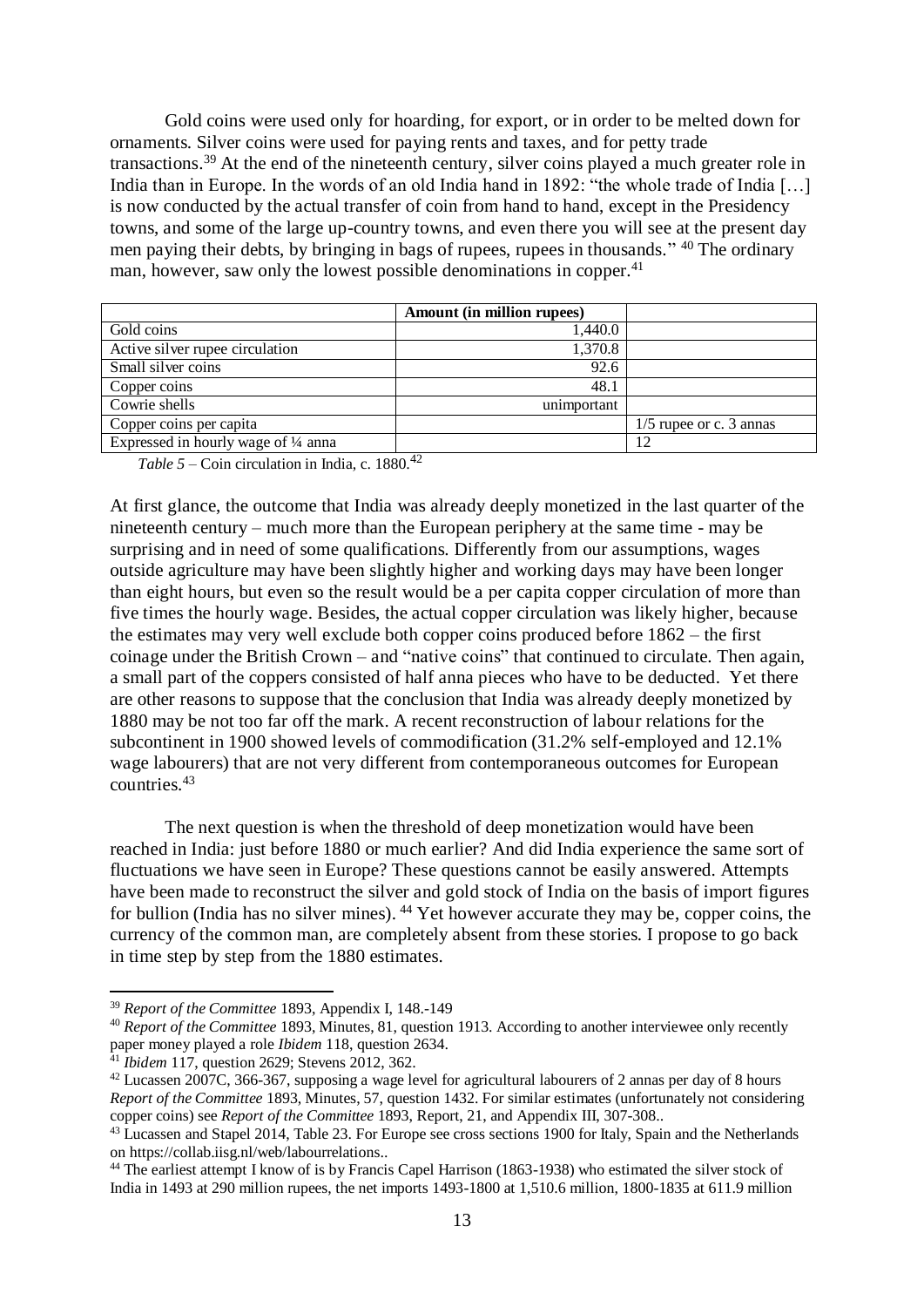How would the situation have been at the beginning of the nineteenth century? We know that in the nineteenth century proletarianization and labour relations stagnated in the Deccan (of which more below). If we assume that this trend is valid for India as a whole, we might expect, ceteris paribus, that demand for small currency at the beginning of the century was the same as at the end. In that case deep monetization would already have been reached around 1800. There are several reasons to believe this may be true. At the beginning of the century, most copper coinage was probably produced in mints under Indian control. The English wanted to replace it by their own coins, first completely in Indian (Persian) scripts, later with Latin script added on. In 1847, the collector of Delhi district wrote that he needed 50,000 rupees "for the use of his district to replace the native pyce", partly in order to pay the sepoys.<sup>45</sup> The replacement efforts only became successful in the third quarter of the nineteenth century, and even then a number of "native" mint houses remained active, some of them until India's independence in 1947.

The English production of copper coins for India in the first half of the nineteenth century is summarised in Table 6. It shows that this first attempt to dominate Indian copper production (before the mass production of reduced size from 1862 onwards) already amounted to more than 31 million rupees or more at a time when a number of native mints were still very active.<sup>46</sup> Given lower population figures than half a century later – when the per capita stock (Table 5) most probably only represented the copper coin production since 1862 – this points to deep monetization already at the beginning of the nineteenth century.

|           |                | <b>Native</b>               |                          |              |               |
|-----------|----------------|-----------------------------|--------------------------|--------------|---------------|
|           | <b>B</b> engal | <b>Bombay</b>               | <b>Madras</b>            | <b>Total</b> | mints         |
| 1795-1796 | 0.03           |                             |                          | 9            | റ             |
| 1800-1808 | 0.22           | [1802-1808 unknown]         | $[1803-1808$ unknown but | $\gamma$     | $\Omega$      |
|           |                | but massive production]     | massive production]      |              |               |
| 1809-1812 | 1.29           | 0.28                        |                          | 1.57         | $\mathcal{D}$ |
| 1813-1825 | $1.52^{47}$    | $[1820-29 \text{ unknown}]$ | 0.25                     | >1.77        | $\Omega$      |
| 1826-1833 | 2.25           |                             |                          | >2.25        | റ             |
| 1835-1848 | 20.21          |                             |                          | 20.21        | $\Omega$      |
| 1853      | 0.46           |                             |                          | 0.46         | റ             |
| 1857      | 0.73           |                             |                          | 0.73         | റ             |
| 1858      | 3.68           |                             |                          | 3.68         | റ             |

*Table 6* – Copper coin production for India by the English (in million rupees).<sup>48</sup>

and 1835-1892 at 3,428.5 million, see *Report of the Committee* 1893, Appendix 3, 307-308. For modern estimates of imports since 1493 see Subrahmanyam 1994 and Prakash 2004.

<sup>45</sup> Lucassen 2007C, 383.

<sup>46</sup> Stevens 2012, 491-492, Lucassen 2007C; Lingen and Lucassen 2007, 2010-11, and 2012-13.

<sup>&</sup>lt;sup>47</sup> Stevens 2012, 488. However, Benares copper coin production  $1826-1827$  (here 74,161 Rs = 4,746, 304 pice)

is not consistent with Idem, 379: total  $94,322$  maunds =  $9,432,200$  lbs. troy (Idem 557) = 54,329,472,000 grains  $= 543,294,720$  pice (Idem 268) = 8,488,980 rupees (Idem 269). I have borrowed here the lower number of 74, 161 rupees.

<sup>48</sup> Stevens 2012, 168, 263, 266, 269, 488 (for the Bengal Presidency); Garg 2013, 164 (for Madras 1824-1825), 172 (for Bombay 1809-1819); Lucassen 2007C, 383 (for 1835-1848); Bruce 2004, 711 (for later years).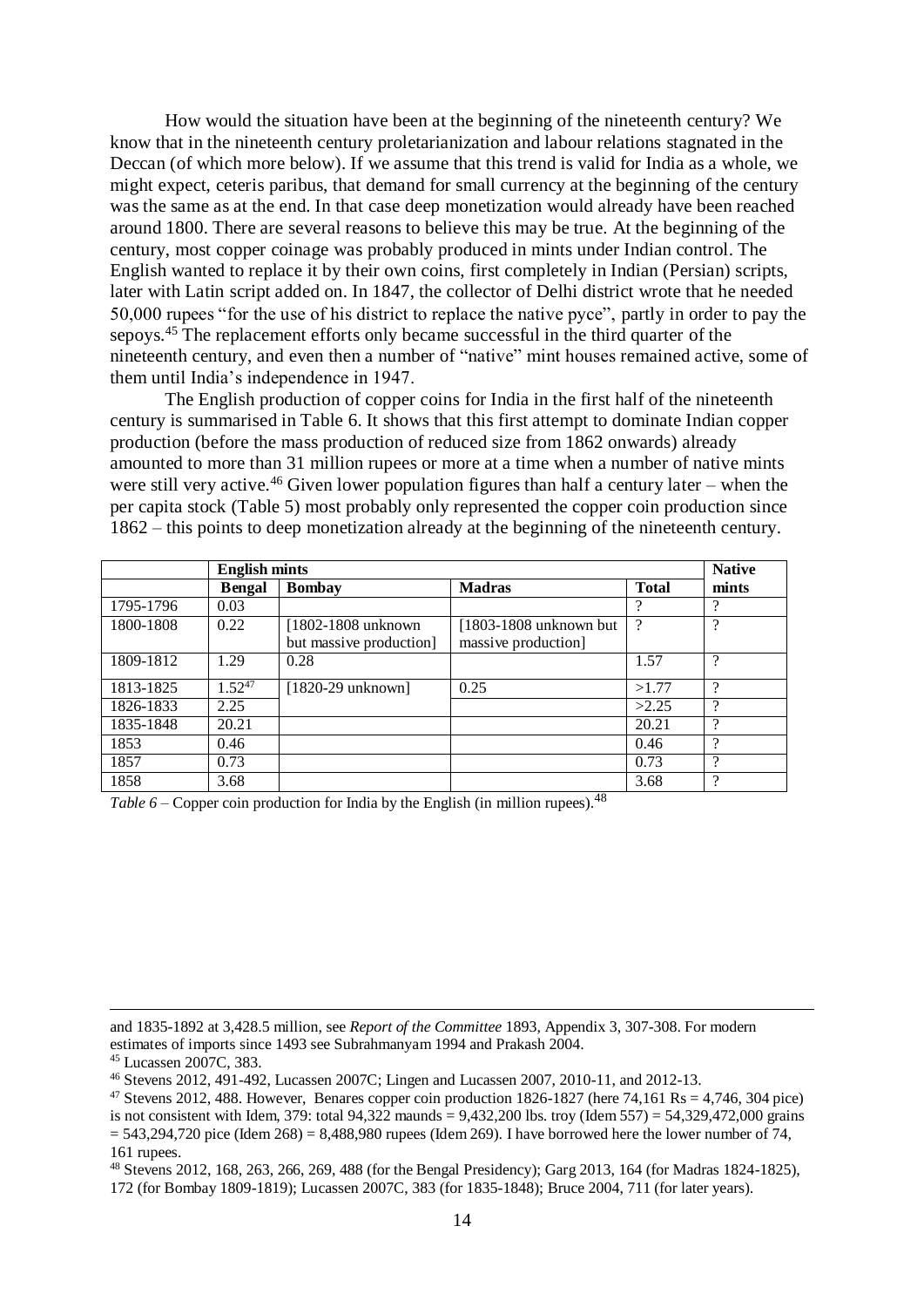These impressions find some corroboration in more precise figures for the district of Benares.<sup>49</sup> In 1808, the amount of (copper) pyce required for circulation in that district was estimated at 700,000 rupees.<sup>50</sup> Production figures for the preceding decades suggest that this was rather pessimistic.<sup>51</sup> The district, then still undivided, most likely coincided with the later Benares "Division", with over 5 million inhabitants in the census of 1901. Given an average population growth of 40% in nineteenth century India, the number of inhabitants may have been some 3.7 million in 1808, 10 per cent of whom in Benares city. The per capita copper coin circulation thus amounted to 0.2 rupees or 3 annas or 15 pyce. The daily wage of a labourer being 4 pyce<sup>52</sup>, this would imply that the district as a whole was at the brink of deep monetization. If we put aside questions of the representativity of Benares District for India, the difference with 1880 is partly explained by the replacement of cowries by coppers which took place massively in Bengal in the late eighteenth and early nineteenth century and causes an underestimation of figures for ca. 1800.<sup>53</sup>

Further corroboration comes from a reconstruction of labour relations in the Deccan in the 1820s – the earliest data so far for India available in the CGLH.<sup>54</sup> Not substantially different from the 1901 outcomes for about the same geographical area, commodification of labour was well under way (independent producers , wage labourers for the market and for the state, resp. labour relations 12, 14 and 18, Table 7).

| Label              | <b>Khandesh</b> |                |                | Poonah   |          |       | <b>Dharwar</b> |          |                |
|--------------------|-----------------|----------------|----------------|----------|----------|-------|----------------|----------|----------------|
|                    | male            | female         | total          | male     | female   | total | male           | female   | total          |
| 1 not working      | 15              | 15             | 30             | 15       | 15       | 30    | 15             | 15       | 30             |
| 2 affluent         | $\theta$        | 3              | 3              | $\Omega$ | 3        | 3     | $\Omega$       | 2        | $\overline{2}$ |
| 5b working in the  | $\theta$        | 16             | 16             | $\Omega$ | 23       | 23    | $\Omega$       | 18       | 18             |
| household          |                 |                |                |          |          |       |                |          |                |
| 7 slaves           | ┑               | $\Omega$       |                | 8        | $\theta$ | 8     | 6              | 0        | 6              |
| 12 small producers | 18              | $\overline{4}$ | 22             | 24       | 5        | 29    | 22             | 5        | 27             |
| 14 wage labourers  | 10              | 8              | 18             |          |          | 2     | 8              | ⇁        | 15             |
| 18 in state employ | 4               | $\Omega$       | $\overline{4}$ | 5        | $\Omega$ | 5     | $\overline{2}$ | $\Omega$ | 2              |
| Total              | 54              | 46             | 100            | 53       | 47       | 100   | 53             | 47       | 100            |

Table 7 – Primary labour relations (%) in three collectorates in the Deccan in the 1820s.<sup>55</sup>

<sup>49</sup> Stevens 2012, 264-265, 319-323, 336-342, 355-367, 378-379, 488; *Imperial Gazetteer of India*, Vol VII (Oxford 1908) for information on Benares Division, District and City.

<sup>&</sup>lt;sup>50</sup> Stevens 2012, 264-265 in fact states 700,000 "laks" or (1 lak = 100,000) 70,000,000,000 units. Supposing these units stand for coins this would result in 20,000 pyce coins per capita which is impossible. The data for the districts of Burdwan, Jessore and Purneah also clearly show that the units meant must be rupees.

<sup>51</sup> Stevens 2012, 322 (annual pice production 1775-1786 of about 6 million pieces as compared to a stock of 44.8 million in 1808; 1782-1805 annual production in maunds, although incomplete, points in the same direction); Idem 341 (pice, valuing 100,000 rupees or ca. 7 million pieces, supposed to be necessary in 1806/7); Idem, 488.  $52$  Stevens 2012, 321 (in a report from 1786).

<sup>53</sup> Stevens 2012 [passim]; Lucassen 2007A, 31-32; Hogendorn and Johnson 1986.

<sup>54</sup> Lucassen and Stapel 2014. Since, data for neighbouring Goa since the late 1830s (ongoing work in the framework of this collab by Paulo Mattos, Lisbon) have confirmed this impression.

<sup>55</sup> Lucassen and Stapel 2014, tables 1-3.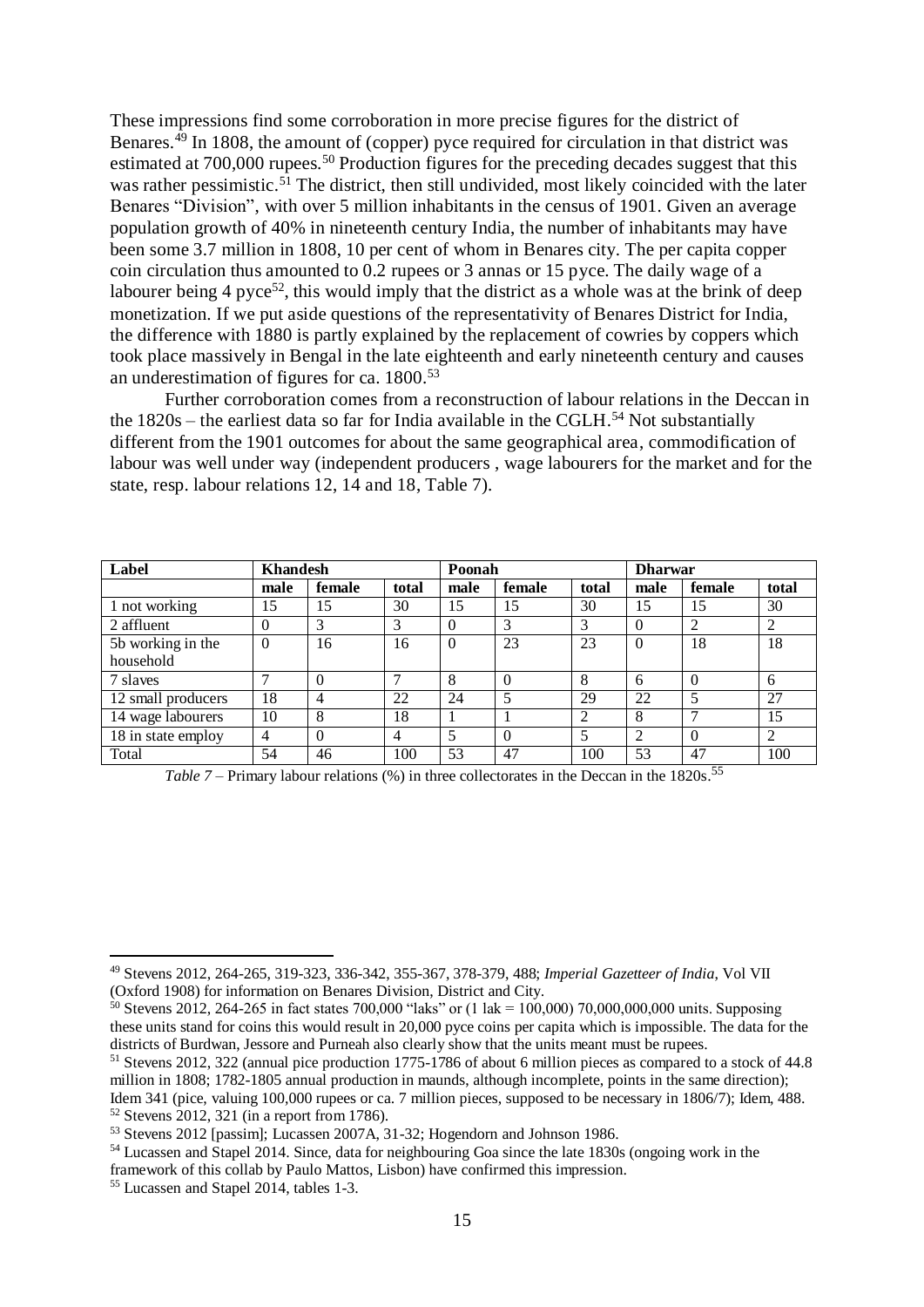Before 1808, no estimates whatsoever are available for copper coin circulation in India. Yet luckily for us, copper coin production was heavily dependent on Japanese and European imports; most of these in fact went directly to the mint. Production figures for Indian and Nepalese mines are very scarce, but overseas trade statistics show on average constant figures for Japanese copper imported by the VOC in Coromandel (annually 200 tons) and Bengal (100 tons) and rising figures for European (mainly Swedish) copper imported by the EIC to Madras (from 100 tons in the 1750s to 200 in the 1760s) and Calcutta (from 100 tons in the 1730s to 300 tons in the 1770s).<sup>56</sup>

The growing copper imports, mainly for the mint houses in the eighteenth century, coincide with trends in coinage intensity that I have recently reconstructed for the period 1200-1750 – without being able to reconstruct absolute numbers. <sup>57</sup> The main conclusion of this long trend was that coinage activity increased threefold from 1525 to at least 1600, then decreased equally strongly in the one and a half century afterwards, only interrupted by a short recovery in the second quarter of the seventeenth century. Maybe the levels of coin circulation around 1700 were not lower than one century before, but the growth had ended. I have not been able to reconstruct so far what happened in the first half of the eighteenth century.

Combining all data on nineteenth-century circulation levels, eighteenth century copper imports, and intensity fluctuations from the thirteenth century onwards I am tempted to suggest that India underwent a first phase of deep monetization in the sixteenth century, which could barely be maintained in the seventeenth, returned to lower levels in the eighteenth, and surged to a second phase of deep monetization around 1800, which was maintained throughout the nineteenth century.

To a certain extent this trend is somewhat similar to what we have seen in Western Europe. Both there and in South Asia, monetization levels started to rise in the thirteenth century. John Deyel has described the preceding period as one in which India was "living without silver". <sup>58</sup> A first, still very moderate acceleration took place in India in the period 1275-1325/75, and a second one between 1425/1450 and 1525. It is tempting to point to the Black Death in between these periods, and to think of the Burgundian upswing in the Low Countries during the second. The coincidence of the first phase of deep monetization in sixteenth century north-western Europe and in Mughal India is at least remarkable.

Most tantalizing for the labour historian is the demonetization of the late seventeenth and early eighteenth centuries, and the question if it had anything to do with shifts in labour relations. What was happening? A general retreat from the market, or at least from the labour market? Or an increase of credit relations within a commodified context? As far as I know this question is new and no easy answers are available. My hypothesis would be that the latter possibility is more likely than the former. Indebtedness in the guise of bonded labour is a major theme in Indian labour history of the nineteenth and twentieth centuries. Perhaps its origins go back not to times immemorial, when the cast system came into being, but to the more recent seventeenth and eighteenth centuries.

<sup>56</sup> Shimada 2006, 107-128; For the ratio between Indian and foreign copper see Prinsep, who in 1780 contrasted average annual copper imports (of 4 yrs) 11,106.20 maunds with Rotas mines' production of only 2000 maunds per annum (Stevens 2012, 112); for Indian copper mines see also Lingen and Lucassen 2007.

<sup>57</sup> Lucassen 2014A, 34.

<sup>58</sup> Deyell 1990.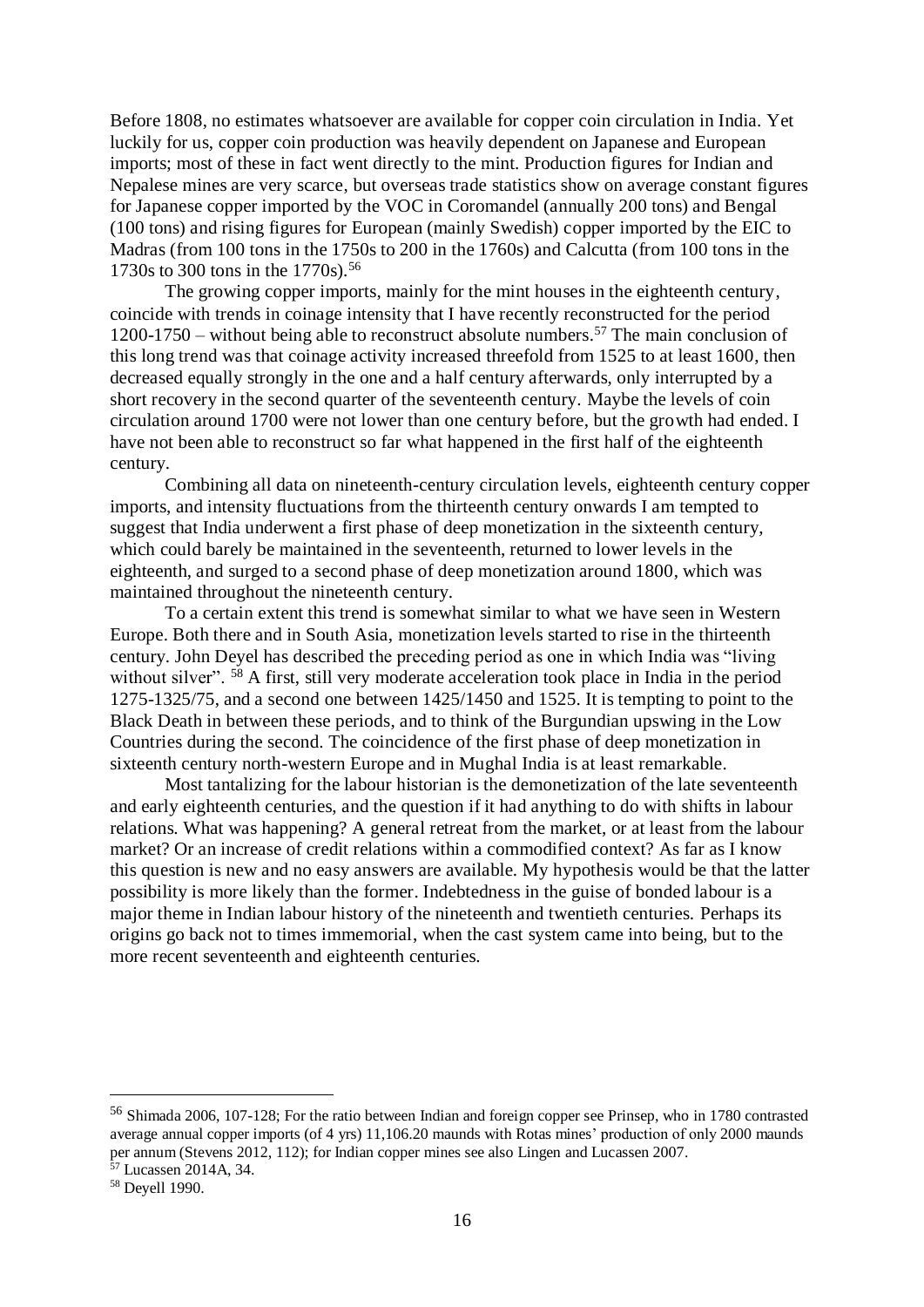#### 5. **China**

China "invented" coins at roughly the same time as – though most likely independently from – Northern India and the eastern basin of the Mediterranean. Nevertheless, it followed a different and very distinctive pattern.<sup>59</sup> The Qin state that eventually emerged victorious in 221 BCE adopted the so-called cash coins – cast bronze, copper or later brass round coins with a square hole and a diameter of about 2 centimetres – as the only currency. This system was continued until 1900. It spread to Japan and Southeast Asia, and was used in Vietnam until at least 1933. In China, with a few exceptions, for two millennia no other copper, silver or gold fractions were coined. Next to these cash-coins only silver ingots were used in wholesale trade and for hoarding. For convenience, cash coins could be stringed in units of (ideally) one hundred or one thousand pieces. This mono-denominational currency system offers far less research problems that the multi-denominational and multi-metal systems prevailing in the western and southern parts of Eurasia. Moreover, plenty of data are available for the Chines production of cash-coins from the very inception of the system (Table 7).

| Period            | <b>Cash coin production</b><br>Population |                  | <b>Cash coin</b>      |  |
|-------------------|-------------------------------------------|------------------|-----------------------|--|
|                   | (millions per annum)                      | (millions)       | production per capita |  |
| 206 B.C.E.-9 C.E. | 230                                       | 60               | 3.8                   |  |
|                   |                                           |                  |                       |  |
| Tang (618-906)    | 327 (maximum)                             | 110              | 3.0                   |  |
| 996               | 800                                       | $\overline{110}$ | 7.3                   |  |
| 1007              | 1,830                                     | 110              | 16.6                  |  |
| 1021              | 1,050                                     | 110              | 9.5                   |  |
| Late 1060s        | 1,200-1,300                               | 110              | 11.4                  |  |
| 1070s-1080s       | 6,000                                     | $\overline{110}$ | $\overline{54.5}$     |  |
| Early C12th       | 3,000                                     |                  |                       |  |
| After 1120        | $\overline{200}$                          |                  |                       |  |
| 1368-1399         | 190                                       | 60               | 3.2                   |  |
| 1393              | 190                                       | 60               | 3.2                   |  |
| 1554-1562         | 15                                        | 140              | 0.1                   |  |
| 1558              | $\overline{29}$                           | 140              | 0.02                  |  |
| 1661              | 600                                       | 100              | 6.0                   |  |
| 1680-1720         | $\overline{500}$                          | 130              | $\overline{3.8}$      |  |
| 1724              | 1,000                                     | 125              | 8.0                   |  |
| 1735              | 1,500                                     | 150              | 10.0                  |  |
| 1740              | 1,222                                     | 143              | 8.5                   |  |
| 1750              | 2,527                                     | 180              | 14.1                  |  |
| 1760              | 3,619                                     | 196              | 18.4                  |  |
| 1770              | 2,942                                     | 214              | 13.8                  |  |
| 1780              | 2,622                                     | 278              | 9.4                   |  |
| 1790              | 2,595                                     | 301              | 8.6                   |  |
| 1800              | 3,135                                     | 295              | 10.6                  |  |
| 1810              | 2,378                                     | 346              | 6.9                   |  |
| 1820              | 2,165                                     | 353              | 6.1                   |  |
| 1821-1837         | 2,400-2,500                               | 430              | $\overline{5.7}$      |  |

*Table 8* – Annual cash coin production in China, c 1000-1900. 60

<sup>59</sup> Lucassen 2005, 2007A (based on the work of i.a. Richard von Glahn and Hans Ulrich Vogel); Wang 2004; Scheidel 2012.

<sup>60</sup> Lucassen 2005, 431-432; Burger 2008, 175 (higher population figures for 1078-1085 and thus higher per capita output; 187-189 (reconstruction for all years 1736-1820); Scheidel 2009, 154, 194, 199.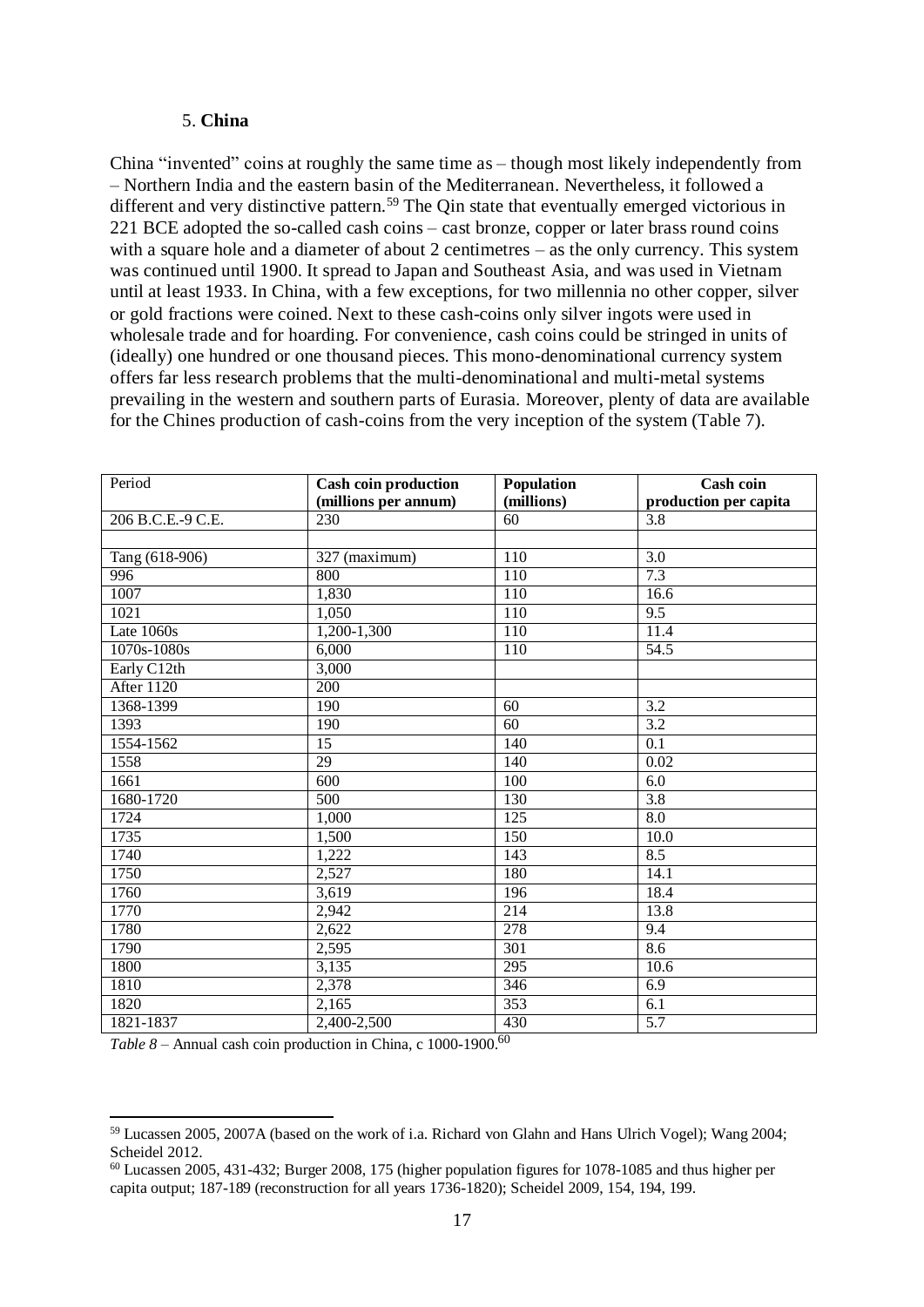The production statistics show varying degrees of intensity. As a rule of thumb, replacements necessary due to wear and tear annually amounted to a minimum of one percent of the total stock. For a total stock of 400 cash coins (see Table 9), we arrive at about 4 cash per capita replacement.<sup>61</sup> Greater production in this case means an increase of the stock, smaller production, a decrease.

| <b>Cross section in</b> | Stock in        | <b>Population</b> | <b>Stock per</b> | Daily wage | Stock per wage sum |             |
|-------------------------|-----------------|-------------------|------------------|------------|--------------------|-------------|
| years CE                | <b>billions</b> | in millions       | capita           |            | daily              | hourly      |
| 9                       | 20-30           | 60                | 300-500          | $<$ 20     | $<15-25$           | $<$ 120-200 |
| 1127                    | $30$ in         | 110               | 300 (1200)       | 20?        | 15                 | 120         |
|                         | private         |                   | if state         |            |                    |             |
|                         | market and      |                   | treasuries       |            |                    |             |
|                         | 98 in state     |                   | included)        |            |                    |             |
|                         | treasuries      |                   |                  |            |                    |             |
| 1480                    |                 |                   |                  | 5-15 25-30 |                    |             |
| 1600                    |                 |                   |                  | $25 - 30$  |                    |             |
| 1628-1644               |                 |                   |                  | 60         |                    |             |
| 1702                    |                 |                   | 400              |            | $7 - 8$            | 56-64       |
| C18th                   |                 |                   |                  | 50         |                    |             |
| 1878                    |                 |                   |                  | 75-154     |                    |             |

*Table 9* – Stock of cash coins in relation to wage levels in China, 9 CE – 1900. 62

Apparently, a big increase in monetization levels took place in the eleventh century, followed by a decrease between the twelfth and the sixteenth century, and again an increase in the eighteenth century. Although this periodization is important for the study of labour relations, it is not so easy to decide the question as to what per capita stock would represent "deep monetization" as defined in the introduction. At first sight, the requirements of "a per capita stock equal to between five and ten times the prevailing hourly wage" are more than fulfilled (Table 9). We should, however, not forget that a substantial part of the cash-coins did not circulate as pieces, but as "small" strings of (ideally) 100 pieces or "big" strings of 1000 pieces, which compares to medium and big silver coins in the southern and western parts of Eurasia. I do not immediately see how to tackle this problem of comparing what seem to be apples and pears.

Nevertheless, the intensity shifts observed are important as such for at least two reasons. In the first place, the chronology, which was rather similar between western and southern Eurasia, is different here. Increased monetization took place in China from the ninth century onwards, two or three centuries before India and Europe. The serious slump in twelfth-to-sixteenth-century China on the other hand is not much visible in India and Europe, if we forego the comparatively weak decrease during the Black Death. The increase in the eighteenth century is maybe visible in India as well, even though slightly later.

<sup>61</sup> Lucassen 2005, 432.

 $62$  Lucassen 2005, 432, 439; Wang 2007, 67, 72 (wage of 600 coins per month for a captain, late Han); Von Glahn 1996, 85, 247; Scheidel 2009, 154 ; Moll-Murata 2005, 241 ( 1878 Peking: helper -, respectively master paper hangers and taylors) .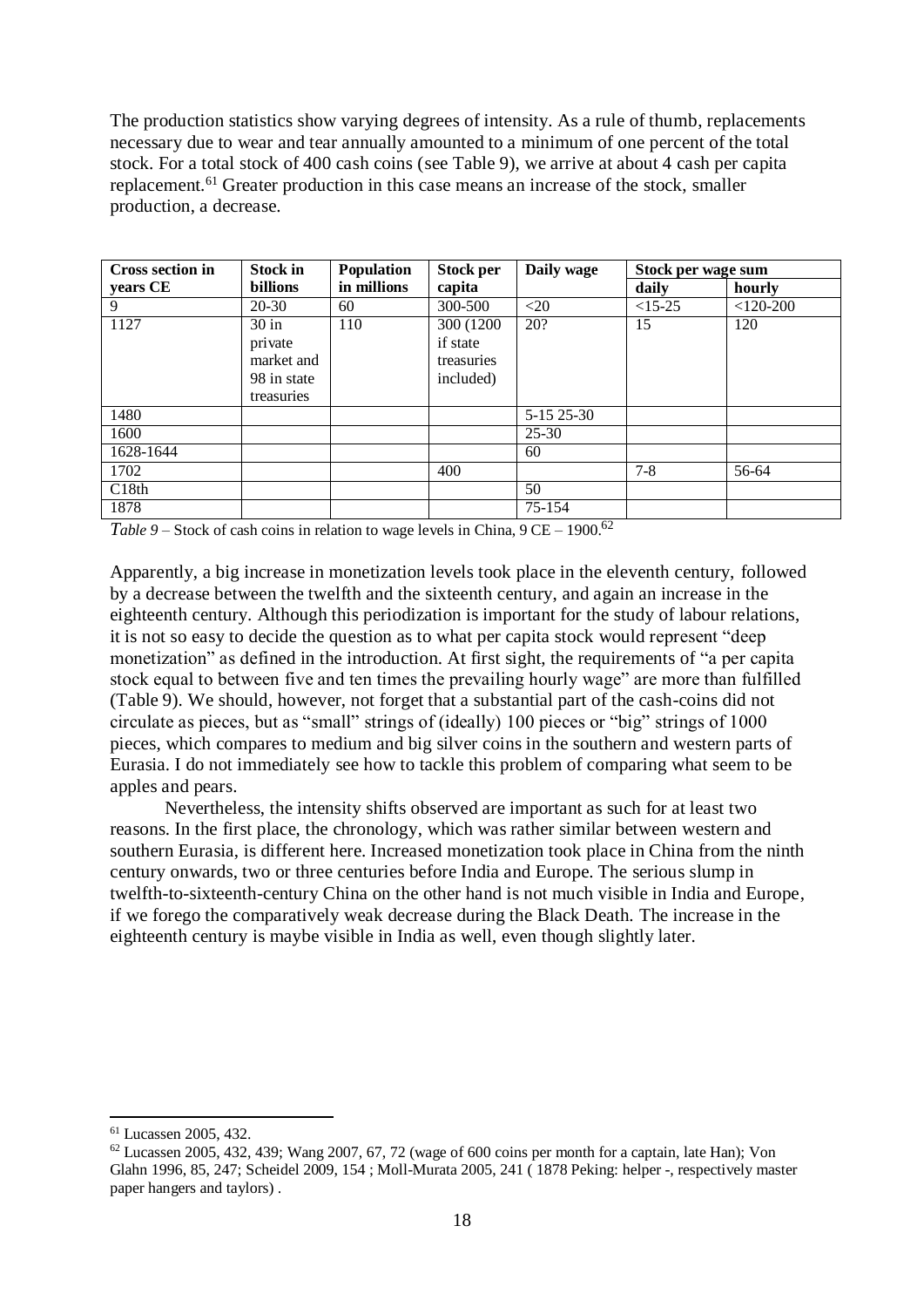This distinctive pattern of monetization intensity becomes understandable if we link it to shifting labour relations, in particular those described in detail by Christine Moll-Murata in the framework of the CGLH. <sup>63</sup> It is significant that around 1050, compulsory work for the Chinese state was converted into a tax, to be paid in cash. This suggests that self-employed peasants and craftsmen as well as wage earners became the new tax payers. In what way labour relations or credit systems changed from the twelfth and thirteenth century onwards still has to be researched. Von Glahn emphatically states that bronze coin circulation virtually stopped for two centuries.<sup>64</sup> Whether its partial replacement by paper money was also useful for regular wage payments or advances to craftsmen is unclear to me. In the fifteenth century the rise of private coinage brought some relief. The rise of "bond-servitude" in late Ming China implies a shift from free to unfree labour in these cash-ridden centuries.<sup>65</sup>

In the eighteenth century a clear shift to work for the market is visible in the CGLH-data collected by Moll-Murata. Whether this is due to an increase in wage labour or in selfemployed producers working for the market is still under debate. The former possibility is supported by the increase of wage labour in various industrial sectors such as printing, porcelain making and ship building.<sup>66</sup>

#### 6. **Conclusions**

This paper has shown for several parts of Eurasia that the degree to which people participate in a market economy is reflected in the intensity in which medium and small denominations are available for circulation. Small denominations best reflect the frequency of exchanges in society and so may be considered the best yardstick of commercialised human relations. This yardstick, called "deep monetization", may be defined formally as "a substantial (i.e., per capita equal to between five and ten times the prevailing hourly wage) stock of currencies in circulation, consisting of denominations equalling the value of one hour or less of waged work".

This concept is here used as a yardstick for tracing shifts in labour relations. The paper uses archaeological and other numismatic evidence as a supplement to and an alternative for written evidence for the history of work. It has proven useful for the multi-metal and multifractional currency systems which prevailed in the west and the south, but less so in the mono-fractional Chinese system. Nevertheless, in all cases, shifts in levels of monetization may indicate possible shifts in labour relations.

Available data for different parts of Eurasia (the Low Countries, France, India, and China) show unexpected results: (1) similar levels in Western Europe and South Asia from c. 1100 to 1900; (2) similar periods of increasing and decreasing levels overall, but diverging in the seventeenth and eighteenth centuries (increase in Europe vs decrease in India); (3) diverging developments between China and the rest (see Figure 3 as a guide to the eye).

<sup>63</sup> Moll-Murata 2012; For the Middle Ages see Von Glahn 1996,50.

<sup>64</sup> Von Glahn 2010, 83ff.

<sup>65</sup> Chevaleyre 2013.

<sup>&</sup>lt;sup>66</sup> Moll-Murata 2008.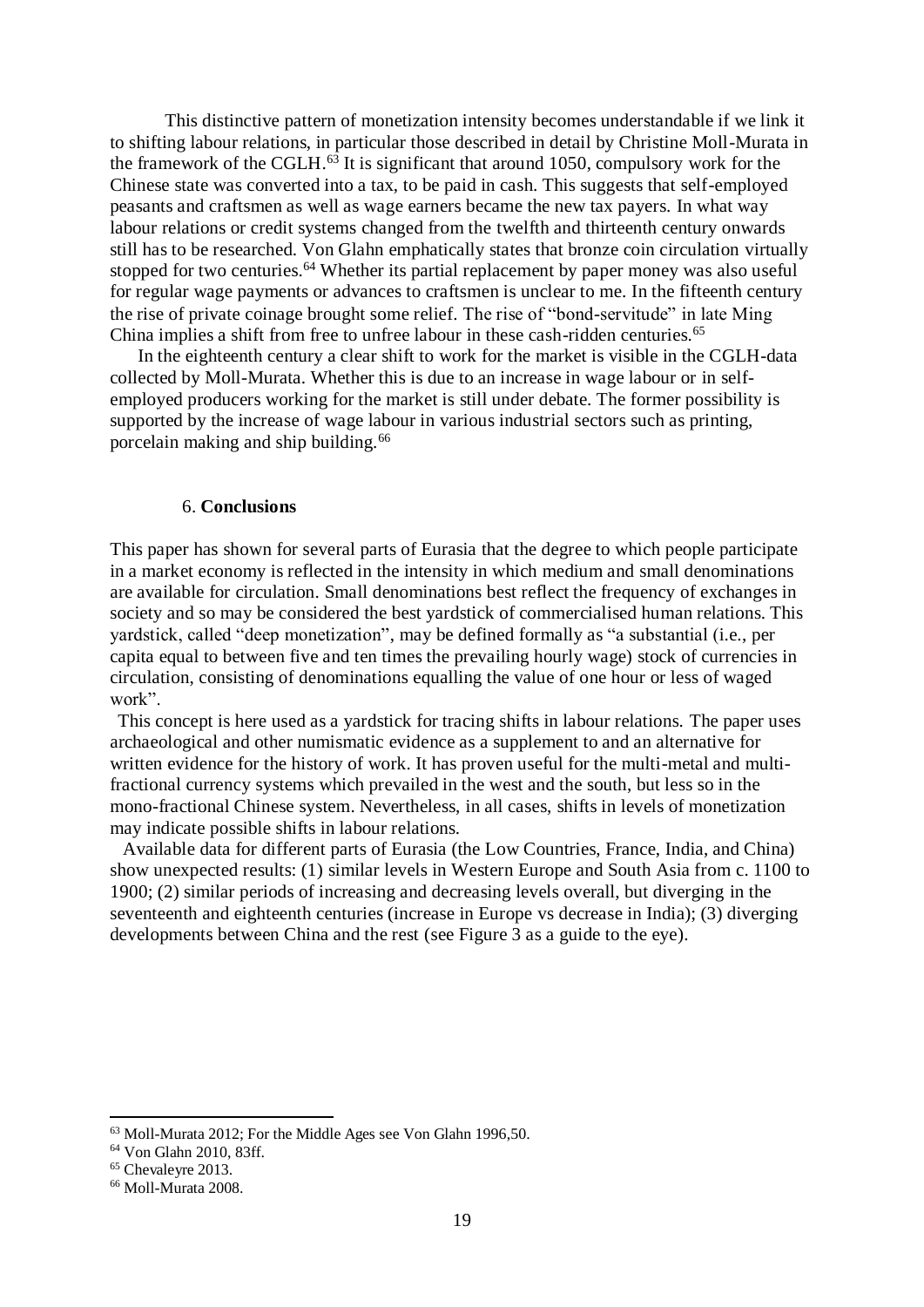

*Figure 3* – Deep monetarization in Eurasia 1000-1950.

These results question to a certain extent accepted wisdom in debates on labour history, but also on the Great Divergence, urbanisation, migration, and economic development. In this paper two different types of explanation have been put forward for varying levels in deep monetization: first, actual shifts of people engaged in free or unfree work, in commodified or reciprocal work, or in different types of commodified work; second, shifts in modes of payment when the supply of small change varies independently of developments in labour relations. In such cases intervals of payment and consequently credit relations will have to change. Examples of both have been discussed: shifts in labour relations in all countries analysed here, as well as changing credit relations in the seventeenth-eighteenth-century Low Countries, England and possibly India, in contrast to France.

Although the model needs much more testing, it seems to be promising, in particular for those parts of the world which fall outside the modern North Atlantic. At the very least, it could serve as an indicator for situations in which important changes in labour history may have taken place.

Explanations for changing levels of deep monetization may be found on the demand side in shifting labour relations (free vs. unfree; (de)commodification; independent vs. wage labour) as well as in changing practices in payment frequencies and thus in credit relations of workers, which determine their power relations.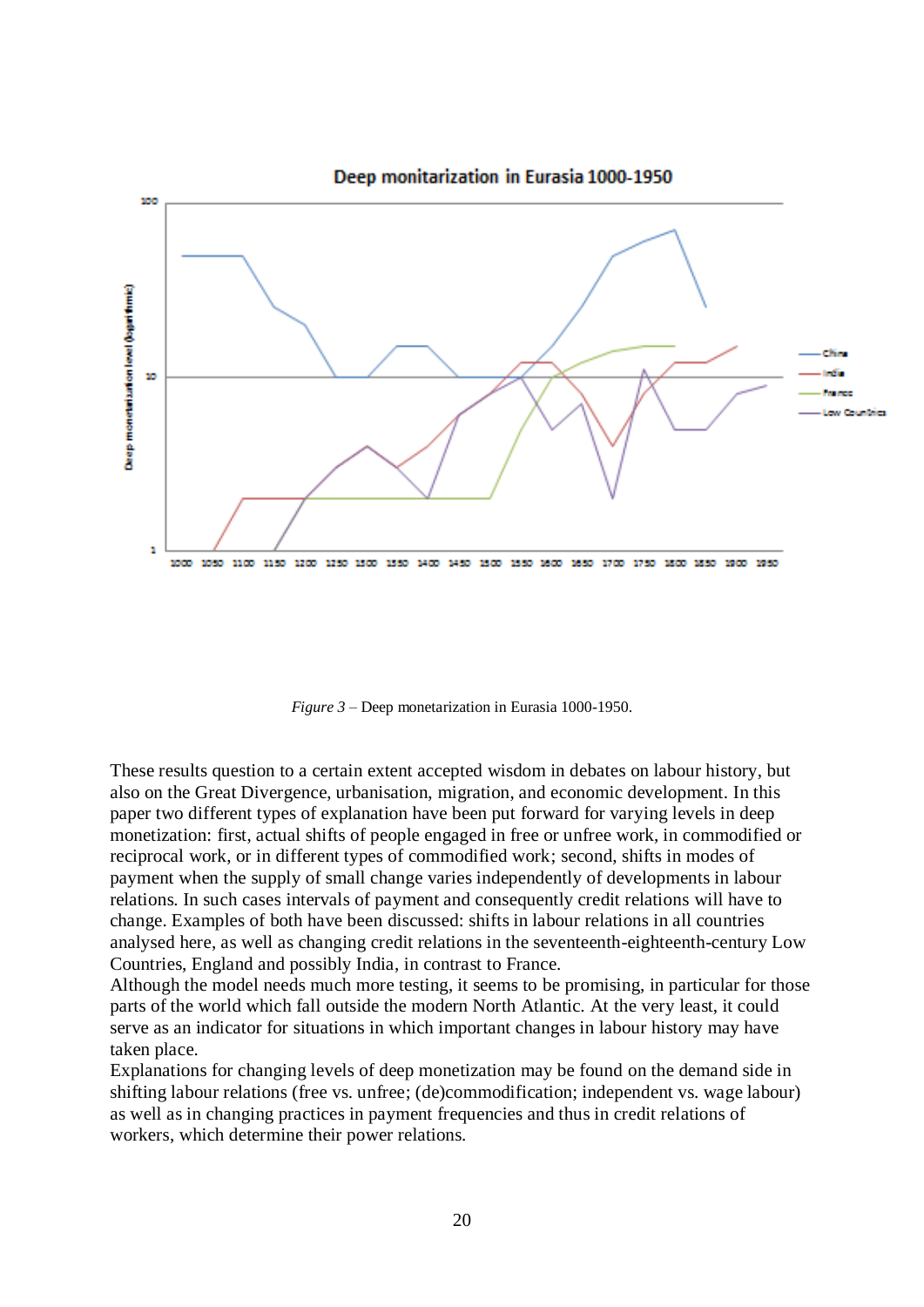# Appendix 1 **Deep monetization levels in various countries in the 1870s-1880s.**

By combining the data on small coin circulation in particular countries, collected by Ottomar Haupt, with evidence on wage levels and working conditions in the same countries as produced in British parliamentary papers it is possible to reconstruct deep monetization levels around the 1870s-1880s.<sup>67</sup> For now, this reconstruction is possible for a handful of countries.

Per country the following items will be addressed:

- the hourly wage level of ordinary workers;
- the fractions equal to that sum or less
- the circulation figures of these particular fractions;
- these circulation figures per capita;
- these per capita circulation figures divided by the hourly wage level, i.e. the *deep monetization level*.

Austria-Hungary:

- the hourly wage level of ordinary workers; 10 *Kreuzer* =  $1/10$  *Florin* (assistant builder Vienna: *FR* 1870, 554-559);
- the fractions equal to that sum or less: 1858-1891: all coppers (1/2, 1 and 4 kreuzer) and billon coins of 5 and 10 kreuzer qualify, from 1892 all coppers (1 and 2 Heller) and nickels (10 and 20 Heller qualify, whereas 1 old kreuzer  $= 2$  new heller;
- the circulation figures of these particular fractions; end June 1892: old billon coins 35.7 million *Florin*, old bronze 14.8 million, new bronze 0.2 million, new nickel 1.7 million, totalling 52.4 million *Florin* (Haupt 889-890);
- these circulation figures per capita; 1.22 Florin *(Ibidem)*;
- these per capita circulation figures divided by the hourly wage level, i.e. the *deep monetization level: DML* 12<sup>68</sup> .

### Belgium:

- the hourly wage level of ordinary workers; 0.25 Belgian francs or 25 *centimes* (many data in *FR* 1871, 21-66);
- the fractions equal to that sum or less: bronze 1 and 2 centimes, nickel 5, 10, 20 centimes;
- the circulation figures of these particular fractions; 8.465 million francs in bronze and 6.6 in nickel (Haupt 66, 227);
- these circulation figures per capita; 2.50 francs (*Ibidem*);
- these per capita circulation figures divided by the hourly wage level, i.e. the *deep monetization level: DML* 10.

### Denmark:

- the hourly wage level of ordinary workers; 10 skilling rigsmont (lower skilled workmen 6 Rigsdaler per week = in 1854-1874 96 skilling Rigsmont per day: *FR* 1871, 141-143*);*

 <sup>67</sup> Haupt 1894 and *Further Reports* 1870 and 1871. [NB Countries, still to be added in the next version of this paper: Finland (cf Haupt 1894, 344-345), Rumania (*ibid* 238), Bulgaria (*ibid* 257), Canada (*ibid* 262), Mexico (*ibid* 528), and Japan (*ibid*, 410-411)].

<sup>&</sup>lt;sup>68</sup> Haupt 1894, 890 commenting on the release of the new coins notes that it appears too big, given the already available old stock.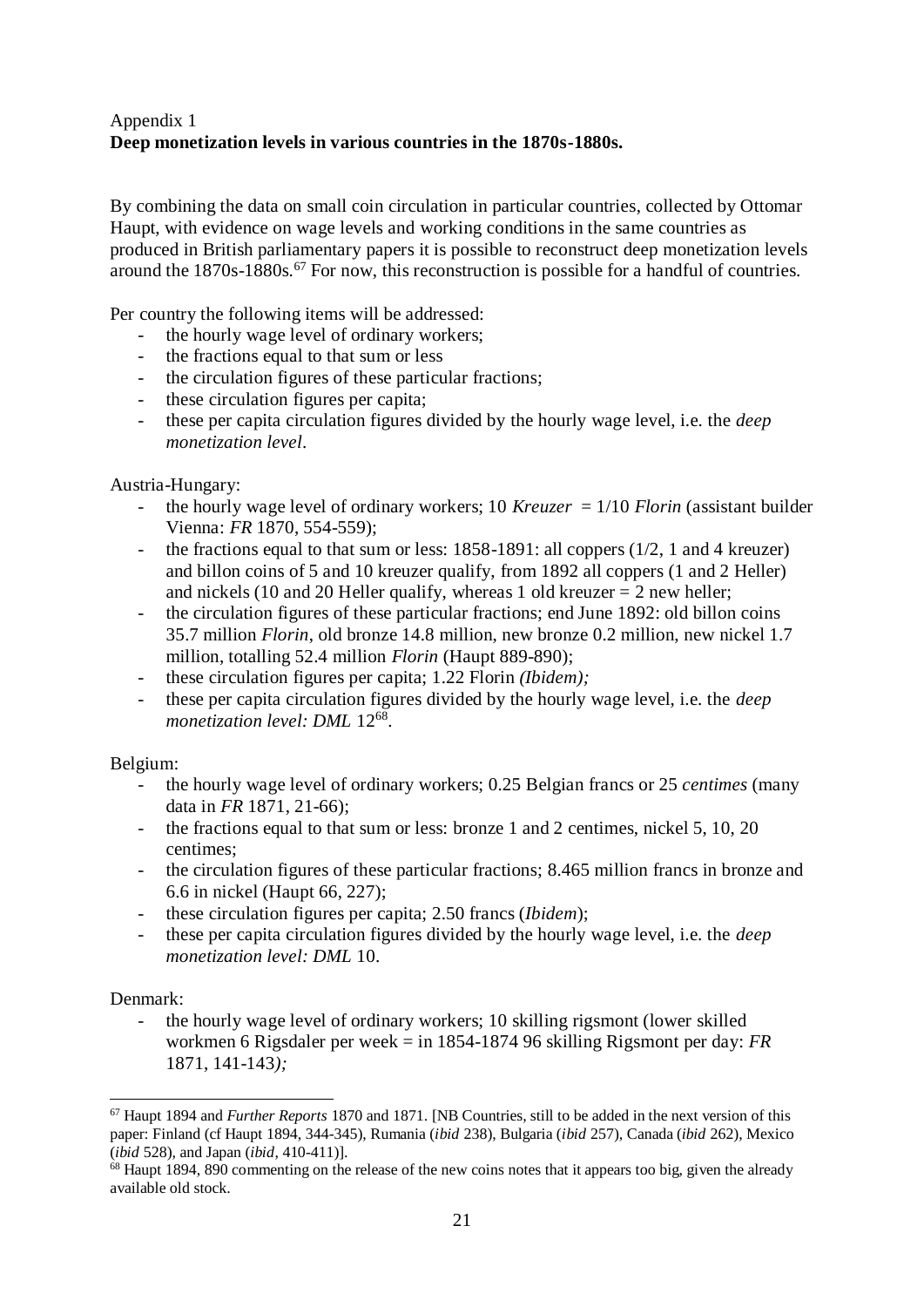- the fractions equal to that sum or less: 10 skilling Rigsmont (1854-1874) =  $\sim$  22 ore from 1874 onwards<sup>69</sup>, so that qualify all bronze 1,2 and 5 ores as well as the  $(.6)$  silver 10 and 25 ore pieces;
- the circulation figures of these particular fractions; 700,000 krone coppers in 1885 and 880.000 coppers in 1893 (Haupt 339-340); silver 10 ore production 1874-1884 = 1,234,000 krone, and silver 25 ore production 1874 = 2,035,000 krone; resulting in 3,969,000 krone total small change  $1885^{70}$
- these circulation figures per capita:1.99 krone;
- these per capita circulation figures divided by the hourly wage level, i.e. the *deep monetization level: DML* 9.

### Egypt:

- the hourly wage level of ordinary workers; 2 piaster (men in cotton factories 1 shilling a day, quarrying 1 sh 8 d, good excavators 2 sh 6 d, workmen 2 shillings = 20 piasters: *FR* 1871, 148-158)
- the fractions equal to that sum or less: until 1885 2 piasters (or qirsh) = 80 paras = 1/100 pound; 1876-1909 2 piasters  $= 20$  ushr al qirsh; so that all coppers of 1 up to 40 paras, struck in Cairo qualify; besides small silver pieces of 10 and 20 paras and 1 qirsh; from 1886-1891 the Berlin mint provided for nickels and bronzes;
- the circulation figures of these particular fractions; as production figures for small silver coinage are unknown before 1884, only coppers, valuing 152,734 Egyptian pounds may be quantified (Haupt 71, 89-91);
- these circulation figures per capita: before 1884 0.022 Egyptian pound in copper and un unknown but possibly equal sum in small silver, which very roughly would add up to 0.05 Egyptian pound
- these per capita circulation figures divided by the hourly wage level, i.e. the *deep monetization level*: *DML* 2. 71

### France:

- the hourly wage level of ordinary workers: 30 centimes (Charente: assistant artisans 3  $-5$  francs per day, country labourer  $2.50 - 3$ ; Cherbourg town artisan 3, town labourer 2.25, country artisan 2.50, country labourer 2: *FR* 1871, 171-185)
- the fractions equal to that sum or less: bronze 1, 2, 5, 10 centimes, silver 20 (hardly struck after 1869) and 25 centimes (struck until 1848);
- the circulation figures of these particular fractions: at the end of 1885: 60 million francs of bronze coins (Haupt 1894, 674), plus silver 20 and 25 centimes. Haupt does not distinguish between the different fractions of the silver monnaies d'appoint (all fractions between 20 centimes and 2 francs, totalling 250 million francs)
- these circulation figures per capita; 1.60 french francs in bronze and 6.50 francs in monnaie d'appoint, totalling for all denominations up to 25 centimes  $\sim$  2 french francs
- these per capita circulation figures divided by the hourly wage level, i.e. the *deep monetization level*: *DML* 8.

<sup>&</sup>lt;sup>69</sup> Until 1874, 1 rigsdaler (.4064 oz. silver) = 96 skilling rigsmont; 1 krone (.1929 oz. silver) = 100 ore from 1874 onwards. Therefore 1 skilling equals  $0.0042$  1/3 oz. silver, while 1 ore equals 0.001929 oz. silver, or 1 skilling =  $\sim$  2.2 ore.

<sup>70</sup> My calculation of total production 1874-1885 from Krause/Mishler.

<sup>&</sup>lt;sup>71</sup> Even after the new small coins had arrived from Berlin (for  $126,217$  Egyptian pounds of nickels and for 5,317 bronzes), Haupt 1894, 91 comments: "On voit que l'émission de la petite monnaie se tient dans les limites très étroitement traces."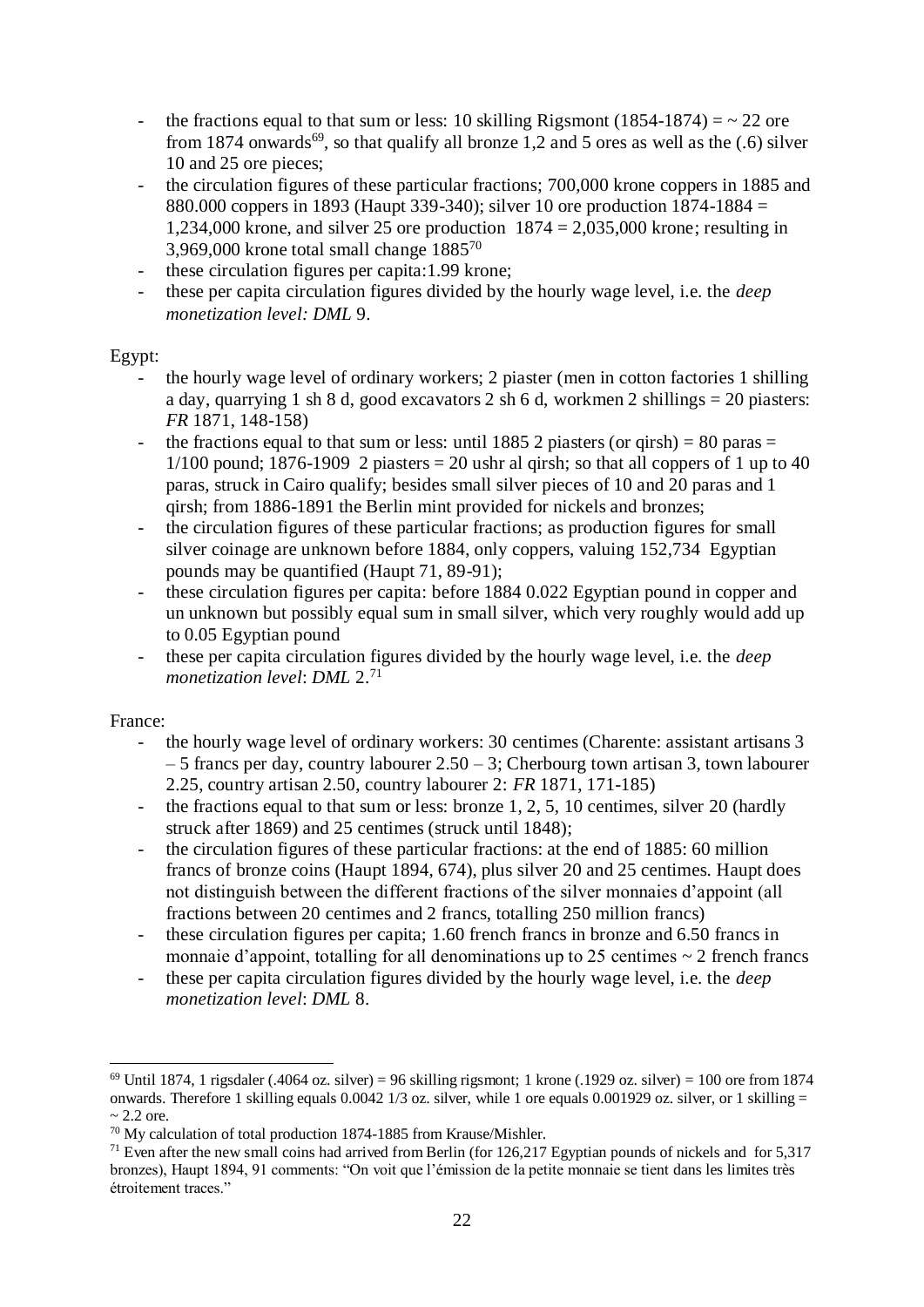# Germany:

- the hourly wage level of ordinary workers; 1 *silbergroschen* = 10 *Pfennig* (Handarbeiter Silezia 1867-1868 7 Silbergroschen in Summer and 10 in winter: *FR* 1871, 848-453);
- the fractions equal to that sum or less: as wages have risen since, all Kaiserreich copper fractions of 1 and 2 Pfennig and all nickels of 5, 10 and 20 Pfennig qualify;
- the circulation figures of these particular fractions; end 1885: 45 million *Mark*; end 1892 61.5 million *Mark* (Haupt 66, 210-211);
- these circulation figures per capita; 100 *Pfennig* or 1 *Reichsmark (Ibidem);*
- these per capita circulation figures divided by the hourly wage level, i.e. the *deep monetization level: DML* 10.

# Greece:

- the hourly wage level of ordinary workers 40 lepta (*FR* 1871, 194-201);
- the fractions equal to that sum or less: all coppers of 1, 2, 5, 10, 20 lepta, and silver 20 lepta (struck 1874-1883) and 25 lepta (struck in very low numbers 1833-1855);
- the circulation figures of these particular fractions: October 1885 coppers circulating for 4.5 million drachmai (Haupt 135-137) plus silver lepta pieces, valuing  $\sim 600,000$  $drachmai<sup>72</sup>$ :
- these circulation figures per capita; copper 2.25 drachmai per capita (Haupt 66), including small silver ~2.50 drachmai
- these per capita circulation figures divided by the hourly wage level, i.e. the *deep monetization level*: *DML* 6.

# Italy:

- the hourly wage level of ordinary workers: 20 centesimi (*FR* 1871, 210)
- the fractions equal to that sum or less: copper  $1, 2, 5, 10$  centesimi, and silver centesimi (struck 1863-1867);
- the circulation figures of these particular fractions; coppers struck 1862-1886 at 76.2 million lire (Haupt 713-714<sup>73</sup>), plus 7 million lire of silver 20 centesimi<sup>74</sup>;
- these circulation figures per capita: 2.75 lire per capita;
- these per capita circulation figures divided by the hourly wage level, i.e. the *deep monetization level*: *DML* 14;

# Norway:

- the hourly wage level of ordinary workers: 4 skilling (*Fr* 1871, 364-395);
- the fractions equal to that sum or less: 4 skilling  $= 1/15$  of the new 2 krone pieces and its fractions as struck from 1875 onwards  $= 0.13$  1/3 ore; therefore all bronze 1, 2 and 5 ore pieces qualify as well as the silver 10 ore pieces
- the circulation figures of these particular fractions: in late 1885 400,000 krone consisting of bronze pieces (Haupt 342-343), plus 681,000 krone of siver 10 ore pieces struck 1875-1883<sup>75</sup>, totalling 1,081,000 krone;
- these circulation figures per capita 0.50 krone per capita;

 $\overline{a}$ <sup>72</sup> My calculation from Krause/Mishler.

 $73$  There are reasons to believe that there was an extreme over supply of coppers as none have been struck in the 28 years between 1867 and 1895; nickel 20 centesimi pieces appeared only in 1894. Compare this with neighbouring France.

<sup>74</sup> My calculation from Krause/Mishler.

<sup>75</sup> My calculation from Krause/Mishler.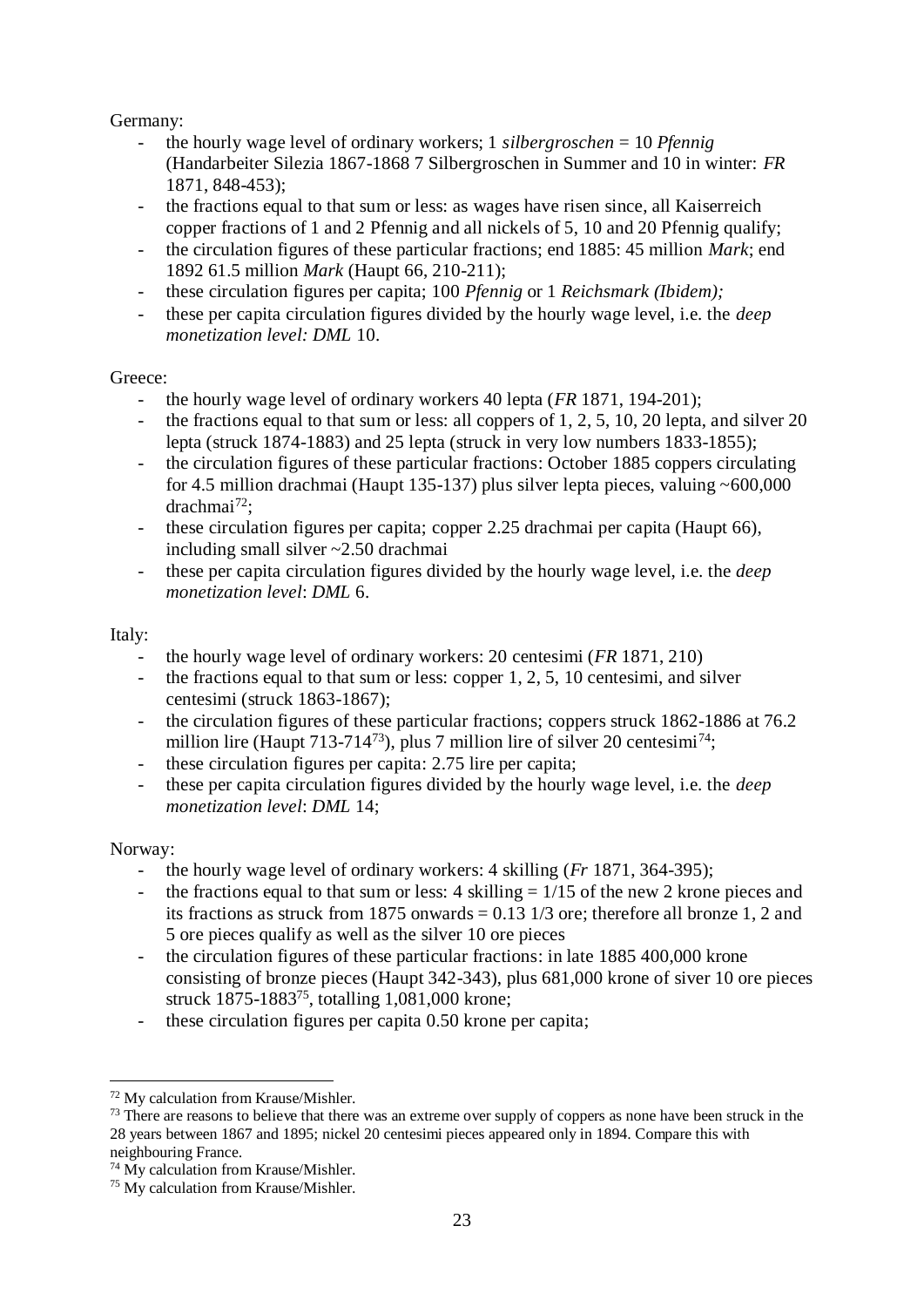- these per capita circulation figures divided by the hourly wage level, i.e. the *deep monetization level*: *DML* 4;

## Portugal:

- the hourly wage level of ordinary workers 30 reis (*Fr* 1870, 152-157 rather vaguely suggests 300 reis per day<sup>76</sup>);
- the fractions equal to that sum or less: all copper and bronze fractions of 3, 5, 10 and 20 reis (silver only upwards from 50 reis);
- the circulation figures of these particular fractions: 1885 2 million milreis copper and bronze coins (Haupt 420-421);
- these circulation figures per capita: 0.50 milreis (Haupt 421);
- these per capita circulation figures divided by the hourly wage level, i.e. the *deep monetization level: DML* 17<sup>77</sup>;

### Russia:

- the hourly wage level of ordinary workers: 10 kopeks (*Fr* 1871, 523-558).
- the fractions equal to that sum or less: copper  $\frac{1}{4}$ ,  $\frac{1}{2}$ , 1, 2, 3, and 5 kopeks, silver 5 and 10 kopeks
- the circulation figures of these particular fractions: 10 million rubles in bronze coins (Haupt 766); plus<sup>78</sup> silver kopeks 1867-1885: Rs 545,500 and ditto silver 10 kopeks: Rs 4,750,500, totalling Rs 15,295,500
- these circulation figures per capita;15.3 kopeks
- these per capita circulation figures divided by the hourly wage level, i.e. the *deep monetization level*: *DML* 1.5<sup>79</sup>;

### Serbia:

- the hourly wage level of ordinary workers: 20 para (*Fr* 1871, 841);
- the fractions equal to that sum or less: all coppers of 1, 5 and 10 para, all copper-nickel coins of 5, 10, and 20 para;
- the circulation figures of these particular fractions: 1,89,000 dinar in copper and 3,200,000 dinar in copper-nickel coins, totalling 5,098,000 dinars (Haupt 1894, 154);
- these circulation figures per capita: divided by 2.2 million inhabitants this yields to 2.3 dinars per inhabitant;
- these per capita circulation figures divided by the hourly wage level, i.e. the *deep monetization level*: *DML* 11.5<sup>80</sup> .

# Spain:

- the hourly wage level of ordinary workers; 0.8 reales (*Fr* 1871, 606-651)
- the fractions equal to that sum or less:  $0.8$  reales =  $8$  decimos  $(1852-1864) = .0304$  oz. silver  $=$   $\sim$  23 centimos according to the post-1869 system, which qualifies copper 1, 2, 5, and 10 centimos and silver 20 centimos (struck in insignificant numbers 1869-1870)

 $\overline{a}$ <sup>76</sup> For similar wages on the Azores see *Further Reports* 1871, 430-437; for Madeira *Idem* 438-441.

<sup>77</sup> Probably partially circulating in the colonies, like Angola, see Haupt 1894, 423-424, and Crib, Cook and Carradice 1990, 238, 248, 253, 256-257, 262.

<sup>78</sup> My calculation from Krause/Mishler.

 $^{79}$  A figure to be raised in the years to come. For instance, at the end of 1891, the small-change stock had risen to nearly 20 million rubles, or nearly a DML of 2.

<sup>80</sup> Note that all coppers were solely struck in 1868 and 1879 and all copper-nickels only in 1883 and 1884, whereas coining these small denominations was resumed only from 1904 onwards. It is likely that at the end of 1885 most small coins were still in stock in Belgrado, to be released in circulation only by bits and pieces in the years to come.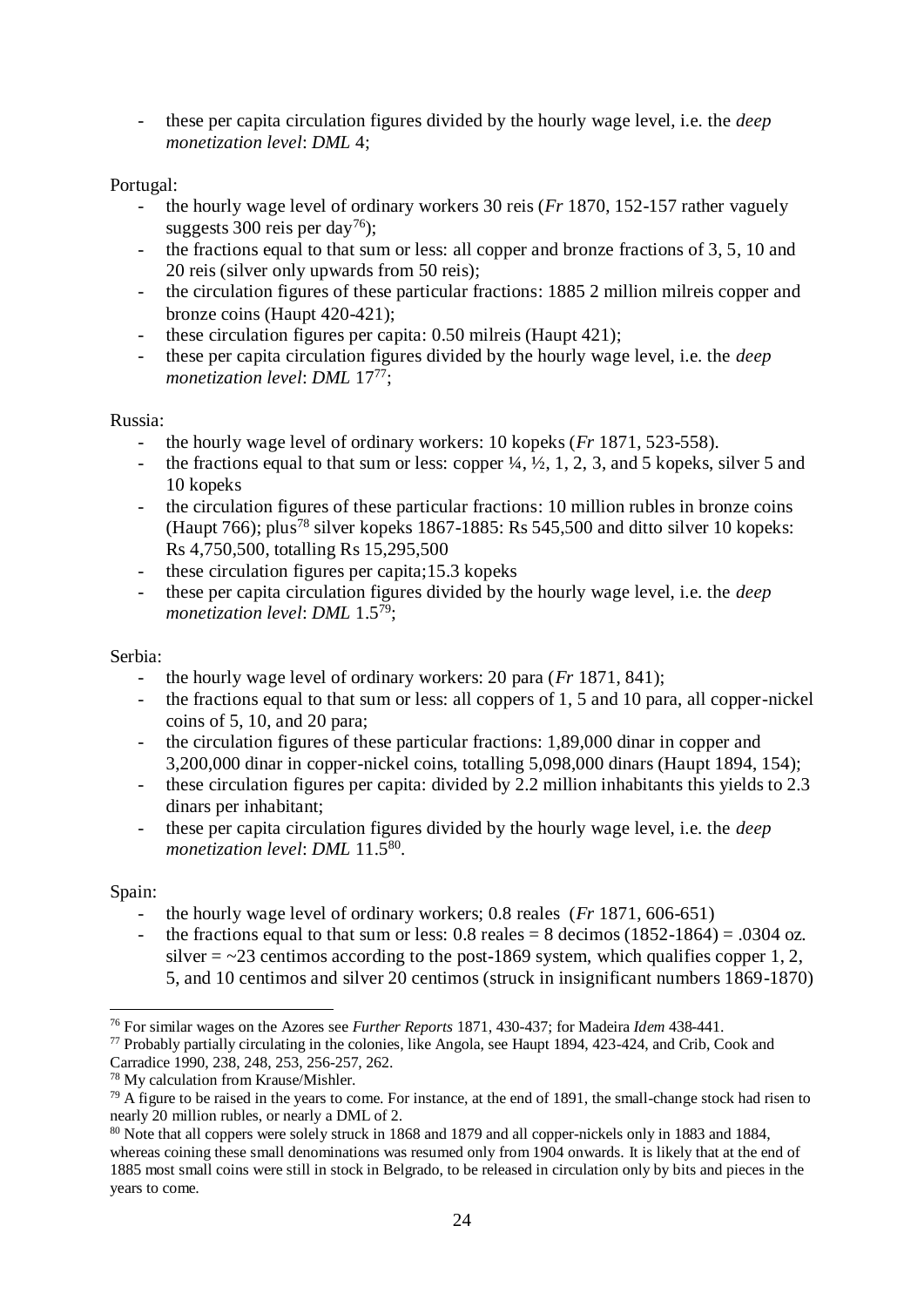- the circulation figures of these particular fractions: in 1892 57,199,652 pesetas in copper (Haupt 515-516);
- these circulation figures per capita: 3.50 pesetas (*Ibidem*);
- these per capita circulation figures divided by the hourly wage level, i.e. the *deep monetization level: DML* 15<sup>81</sup>;

### Sweden:

- the hourly wage level of ordinary workers: 18 ore (*Fr* 1871, 656-667);
- the fractions equal to that sum or less:18 ore pre 1873 reform equals 20 ore afterwards. Therefore the following fractions in 1885 qualify: bronze 1, 2 and 5 ore and silver 10 ore.
- the circulation figures of these particular fractions: at the end of 1885: 900,000 krone in bronze coins (Haupt 341), plus<sup>82</sup> 1, 079,100 krone in silver 10 ore coins, totalling 2 million krone;
- these circulation figures per capita: 44 ore;
- these per capita circulation figures divided by the hourly wage level, i.e. the *deep monetization level*: *DML* 2.2

# Switzerland:

- the hourly wage level of ordinary workers 19 centimes (*Fr* 1871, 669-687);
- the fractions equal to that sum or less: all bronze (of 1 and 2 centimes or rappen) and nickel coins (of 5, 10 and 20 rappen)
- the circulation figures of these particular fractions at the end of 1885: 4,500,000 million Swiss Francs (Haupt 147; cf 139ff, 360 ff, 840ff, and 893ff);
- these circulation figures per capita: 1.50;
- these per capita circulation figures divided by the hourly wage level, i.e. the *deep monetization level*: *DML* 8.

# Turkey:

- the hourly wage level of ordinary workers: 30 para (300 para per day for a married day labourer: *Fr* 1871, 713-747, esp. 720 for Anatolia, see also information for Izmir, Koordistan etc. elsewhere in this report);
- the fractions equal to that sum or less: coppers of 1, 5, 10 and 20 paras (excluding 44,170,000 copper pieces of 40 paras, and equalling 1 piastre), plus 20 silver para pieces;
- the circulation figures of these particular fractions; at the end of 1885 in copper 73 million piasters (113 million piasters in total minus 40 million coppers of 40 paras, struck AH 1255/ry 17-23), plus 5 million silver 20 para pieces, struck from AH 1255/ry 9 [1847] to AH 1293/ry 8 [1883] (Haupt 828-829<sup>83</sup>), totalling 78 million piasters;
- these circulation figures per capita; 3 piasters or 120 paras (25 million inhabitants: Haupt 1829);
- these per capita circulation figures divided by the hourly wage level, i.e. the *deep monetization level*: *DML* 4.

 $\overline{a}$  $81$  Like in the Portuguese case, a substantial portion was sent to the colonies, especially Cuba, but also to Puerto Rico and the Philippines, see Haupt 1894, 314, 517, 691; Crib, Cook and Carradice 1990, 288, 290,

<sup>82</sup> My calculation from Krause/Mishler.

<sup>83</sup> Plus my calculation from Krause/Mishler.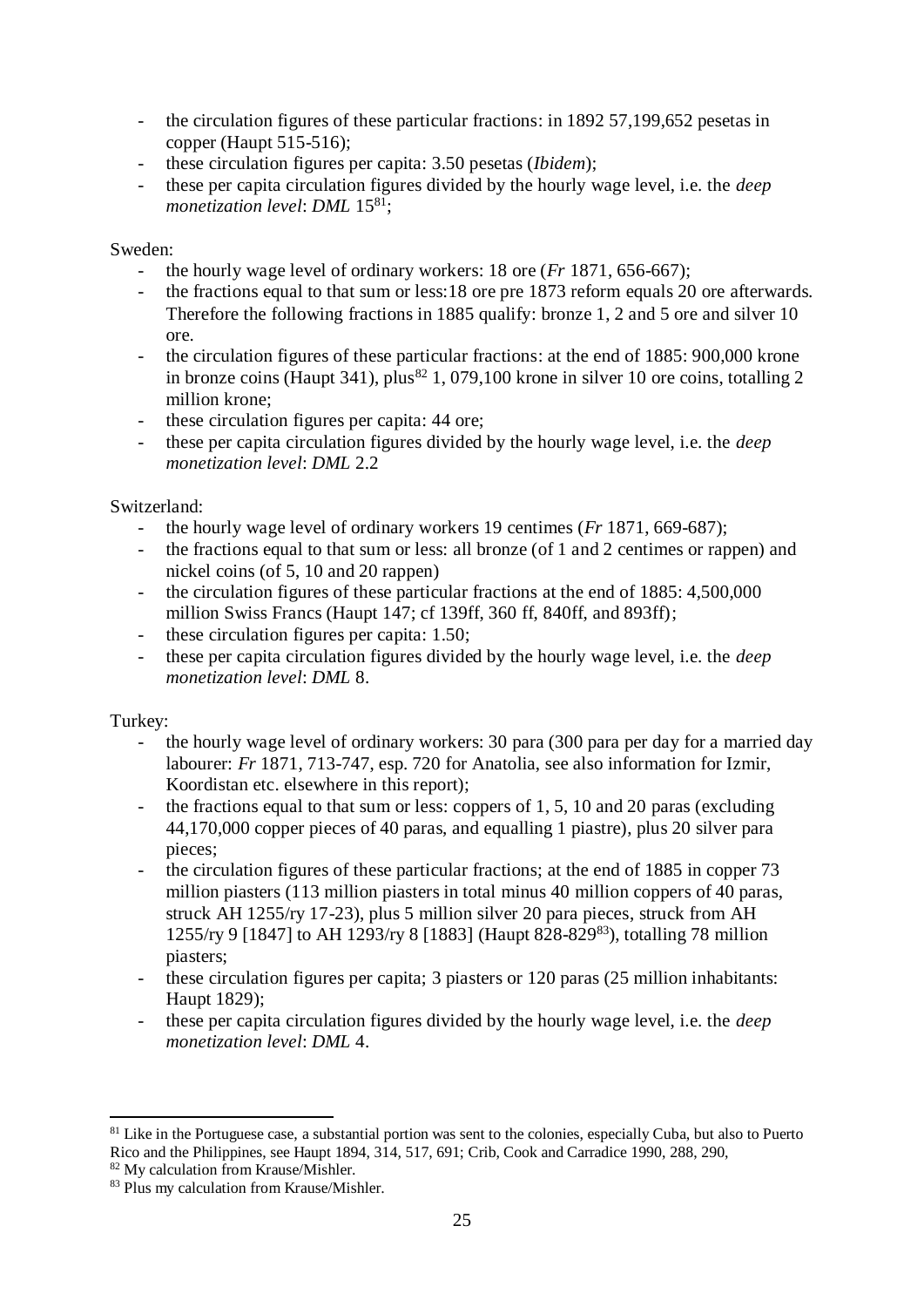United Kingdom:

- the hourly wage level of ordinary workers: 8 pennies per hour (6 shillings per day, see […];
- the fractions equal to that sum or less: all coppers (mainly farthing, halfpenny and penny) as well as small silver coins (mainly 3 pence and 6 pence);
- the circulation figures of these particular fractions at the end of 1885: 1.6 million pounds sterling coppers (Haupt 1894, 491), plus 3.52 million pounds in threepence and in sixpence<sup>84</sup>, totalling 5.12 million pounds = 102.4 million shillings;
- these circulation figures per capita: divided by 36 million inhabitants this yields to nearly 3 shillings = 36 pennies per inhabitant;
- these per capita circulation figures divided by the hourly wage level, i.e. the *deep monetization level*: *DML* 4.5.

USA:

- the hourly wage level of ordinary workers; 15 cents (Fr 1871, 853-937);
- the fractions equal to that sum or less: bronze 1 and 2 cents, nickel 3 cents, coppernickel 5 cents, silver 10 cents or dimes;
- the circulation figures of these particular fractions at the end of 1885; 15 million dollars in billon coins plus 13,085,546 million dollars in silver dimes 1853-1885, totalling 28 million dollars
- these circulation figures per capita; 50 dollar cents (cf. Haupt 562).
- these per capita circulation figures divided by the hourly wage level, i.e. the *deep monetization level*: *DML* 2.7.

 <sup>84</sup> Total production 1834-1885 was 1 million pounds in threepence and 4 million in sixpence, totalling 5 million pounds, minus 20% withdrawn (the percentage estimated by Haupt 1894, 490 for all silver coins) makes 4 million pounds, minus about 12% for exports to colonies (*ibid* 491) makes 3.52 million pounds in total (calculated from Krause/Mishler). For the circulation of English copper coins, valuing 35,000 pounds in New South Wales (Australia) see Haupt 1894, 797.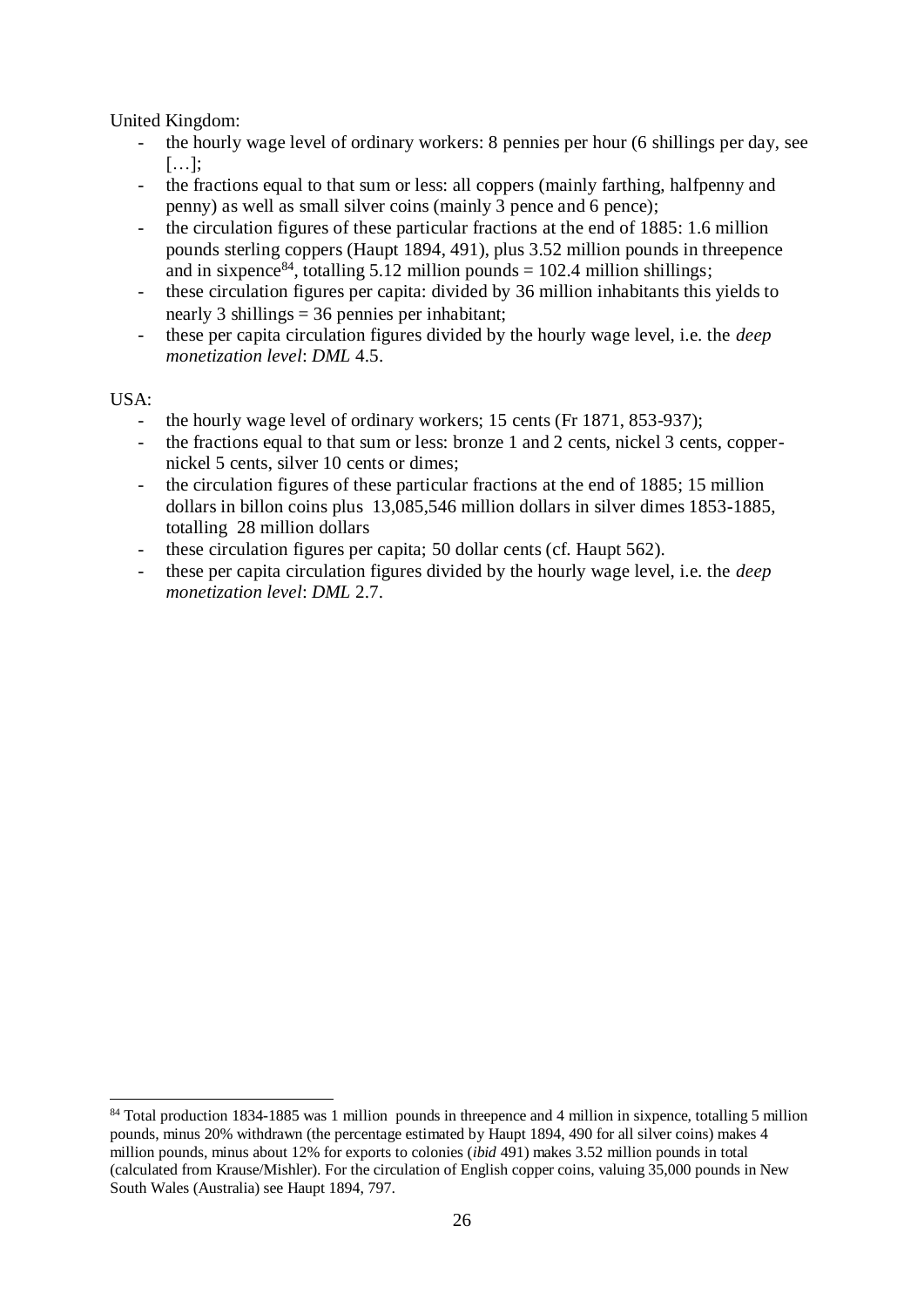#### **Bibliography**

Bacherikov 2013, Pavel, "Monety i zarplaty: vypusk monetykh denominatsii kak indikator rasprostranenii naemnogo truda v Rossii v XVII veke" (unpublished course-paper Higher School of Economics and New Economic School, 2013).

Bavel 2006, Bas van, ["Rural wage labour in the sixteenth-century Low Countries: an](http://journals.cambridge.org/abstract_S0268416005005631)  [assessment of the importance and nature of wage labour](http://journals.cambridge.org/abstract_S0268416005005631) in the countryside of Holland, [Guelders and Flanders"](http://journals.cambridge.org/abstract_S0268416005005631), *Continuity and Change* 21(2006), pp. 37-72.

Burger 2008, Werner, "Coin Production during the Qianlong and Jiaqing reigns (1736- 1820): Issues in Cash and Silver Supply", in: pp. Thomas Hirzel and Nanny Kim (Eds.), *Metals, Monies, and markets in Early Modern Societies: East Asian and Global Perspectives* (Berlin: LIT-Verlag 2008), pp. 171-189.

Bruce 2004, Colin, *Standard Catalogue of World Coins. 19th Century* (Iola: KP Books, 2004).

Cardon 2012, Thibault, "Les petites monnaies étrangères en Normandie au XIVe – Xve siècles: provenances, modalités d'introduction et circulation", in: Jérémie Chameroy & Pierre-Marie Guihard (Eds.), *Circulation monétaires et réseaux d'échanges en Normandie et dans le Nord-Ouest européen (Antiquité – Moyen Âge)* (Caen: CRAHM, 2012), pp. 207-228.

Chevaleyre 2013, Claude, "Acting as master and bondservant: considerations on status, identities and the nature of "bond-servitude" in late Ming China", in: Alessandro Stanziani (Ed.), *Labour, Coercion, and Economic Growth in Eurasia, 17th -20th Centuries*  (Leiden/Boston: Brill, 2013), pp. 237-272.

Ciani 1926, Louis, *Les monnaies royales françaises de Hugues Capet à Louis XVI*  (Paris, 1926).

Cribb, Joe, Barrie Cook and Ian Carradice 1990, *The Coin Atlas: The World of Coinage from its Origin to the Present Day* (London and Sydney: Macdonald, 1990).

Desrousseaux 2012, Stéphane, *La monnaie en circulation en France sous Napoléon* (Paris: Éditions les Cheveau-Léger, s.a. [2012]).

Deyell 1990, John, *Living without Silver: the Monetary History of Early Medieval North India* (New Delhi:OUP, 1990).

Florén 1994, Anders, ""Social Organization of Work and Labour Conflicts in Proto-Industrial Iron production in Sweden, Belgium and Russia", *International Review of Social History* 39 (1994), Supplement, pp. 83-113.

*Further Reports from Her Majesty's diplomatic and consular agents abroad respecting the condition of the industrial classes and of the purchasing power of money in foreign countries* (London: Harrison, 1870; House of Commons Parliamentary Papers 1870).

*Further Reports from Her Majesty's diplomatic and consular agents abroad* 

*respecting the condition of the industrial classes and of the purchasing power of money in foreign countries* (London: Harrison, 1871; House of Commons Parliamentary Papers 1871).

Garg 2012, Sanjay, *The Sikka and the Raj. The History of Currency legislations of the East India Company, 1772-1835* (New Delhi: Manohar, 2013).

Glahn 1996, Richard von, *Fountain of Fortune. Money and Monetary Policy in China 1000-1700* (Berkeley: University of California Press, 2010).

Glahn 2010, Richard von, "Monies of Account and Monetary Transition in China, Twelfth to Fourteenth Century", *JESHO* 53 (2010), 463-505.

Goubert 1968, Pierre, *Cent mille provinciaux au XVIIe siècle. Beauvais et le Beauvaisis de 1600-1730* (Paris: Flammarion, 1968).

Haupt 1886, Ottomar, *L'histoire monetaire de notre temps* (Paris: Truchy, 1886).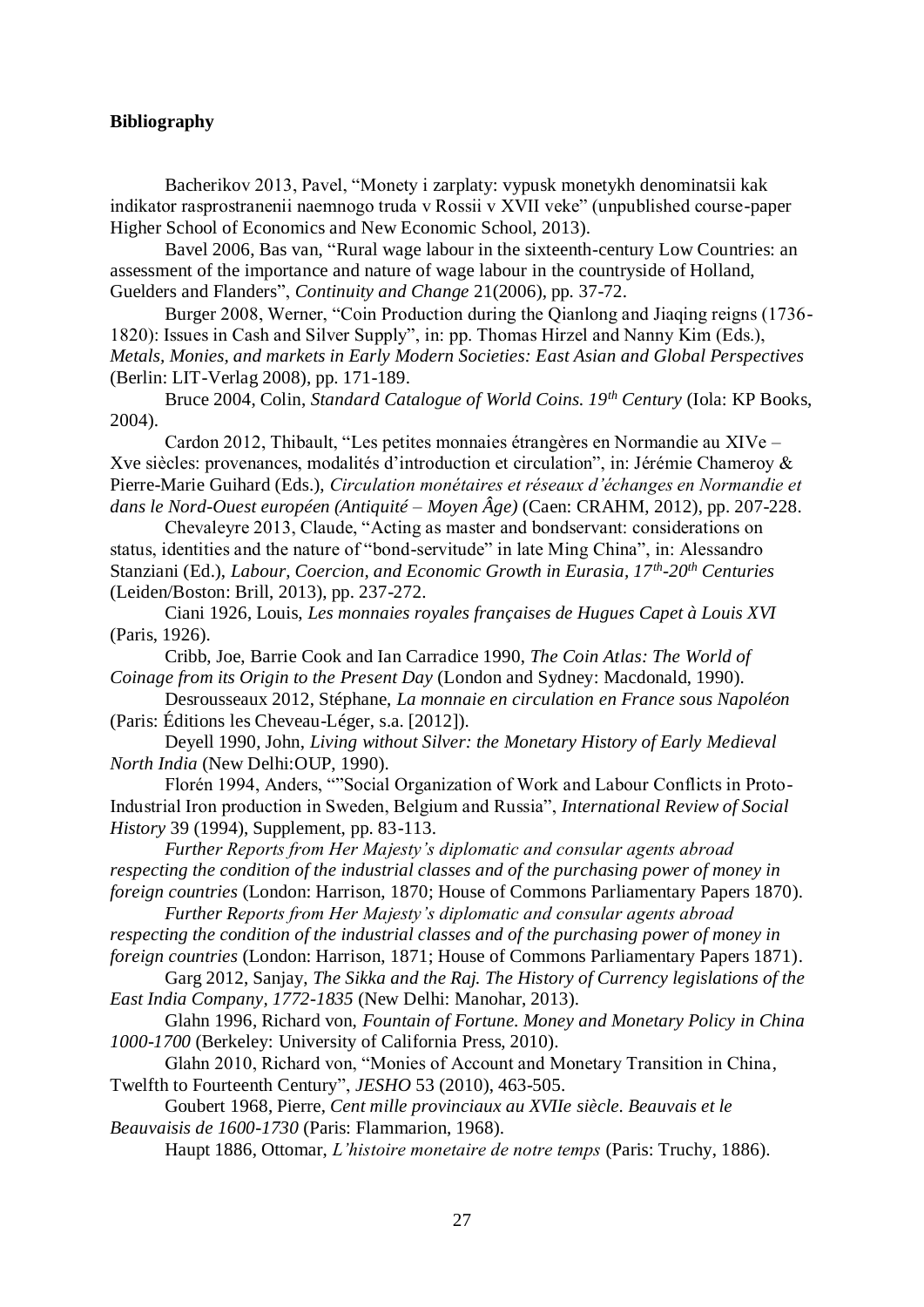Haupt 1894, Ottomar, *Arbitrages et parités : traité des opérations de banque : contenant les usages commerciaux, la théorie des changes et monnaies, les dettes publiques et la statistique monétaire de tous les pays du globe* (Paris: Truchy, 8<sup>th</sup> edition, 1894).

Hogendorn, Jan, and Marion Johnson 1986, *The Shell Money of the Slave Trade* (Cambridge: CUP, 1986)

Honnindal Grytten 2004, Ola, "Economic growth and purchasing power parities in the Nordic countries, 1830-1910", in: Sakari Heikkinen and Jan Luiten van Zanden (Eds.), *Exploring Economic Growth. Essays in measurement and analysis. A Festschrift for Riita Hjerppe on her 60th Birthday* (Amsterdam: Aksant, 2004), pp. 89-104.

Kolchin 1987, Peter, *Unfree Labor. American Slavery and Russian Serfdom* (Cambridge Mass: Harvard University Press, 1987)

Le Roy Ladurie 1969, Emmanuel, *Les paysans de Languedoc* (Paris: Flammarion, 1969).

Lingen, Jan and Jan Lucassen 2007, "The 'mansuri' or 'munsooree paisa' and its use: combining numismatic and social history of India, c. 1830-1900", *Numismatic Digest* 31 (2007), 187-220.

Lingen, Jan and Jan Lucassen 2010, "Copper circulation in Northern India in 1830", *Numismatic Digest* 34-35 (2010-11), 148-183.

Lingen, Jan and Jan Lucassen 2012, "Warfare and Coin Circulation. Two lacs of Bharatpur and Bindrabund rupees and 15 bags of copper pyce, captured at Dig on Christmas 'Eve 1804", *Numismatic Digest* 36-37 (2012-13), 157-181. [also in *JONS* 218 (2014), 24-32].

Lucassen 2005, Jan, "Coin production, Coin Circulation, and the Payment of Wages in Europe and China 1200-1900", in: Christine Moll-Murata, Song Jianze, and Hans Ulrich Vogel (Eds.), *Chinese Handicraft Regulations of the Qing Dynasty: Theory and Application* (München: Iudicium, 2005), pp. 423-466.

Lucassen 2007A, Jan, "Introduction: Wages and Currency, 500 BCE – 2000 CE", in; Idem (Ed.), *Wages and Currency. Global Comparisons from Antiquity to the Twentieth Century* (Bern: Lang, 2007), pp. 9-58.

Lucassen 2007B, Jan, "The Logistics of Wage Payments: Changing Patterns in Northern India in the 1840s", in; Idem (Ed.), *Wages and Currency. Global Comparisons from Antiquity to the Twentieth Century* (Bern: Lang, 2007), pp. 349-390.

Lucassen 2007C, Jan, "Wage Payments and Currency Circulation in the Netherlands from 1200 to 2000", in; Idem (Ed.), *Wages and Currency. Global Comparisons from Antiquity to the Twentieth Century* (Bern: Lang, 2007), pp. 221-263.

Lucassen 2013, Jan, *Outlines of a History of Labour* (IISH Research Papers 51 (Amsterdam: IISH, 2013).

Lucassen 2014A, Jan, "Deep Monetization, Commercialization and Proletarianization: Possible Links, India 1200-1900", in: Sabyasachi Bhattacharya (Ed.), *Towards a New History of Work* (New Delhi: Tulika, 2014), pp. 17-55.

Lucassen 2014B, Jan, "Deep monetization: The case of the Netherlands 1200-1940", *Tijdschrift voor Sociale en Economische Geschiedenis* 11, Nr. 3 (2014) [to appear].

Lucassen, Jan & Rombert Stapel 2014, "Shifts in Labour Relations in India 1800- 2000", Paper for the *X International Conference on Labour History*, Noida (India) (March 22- 24 2014).

Lucassen, Jan, and Jaco Zuijderduijn 2014, "Coins, currencies and credit instruments. Media of exchange in economic and social history", *Tijdschrift voor Sociale en Economische Geschiedenis* 11, Nr. 3 (2014) [to appear].

Lurvink 2014, Karin "[…]", *Tijdschrift voor Sociale en Economische Geschiedenis* 11, Nr. 3 (2014) [forthcoming].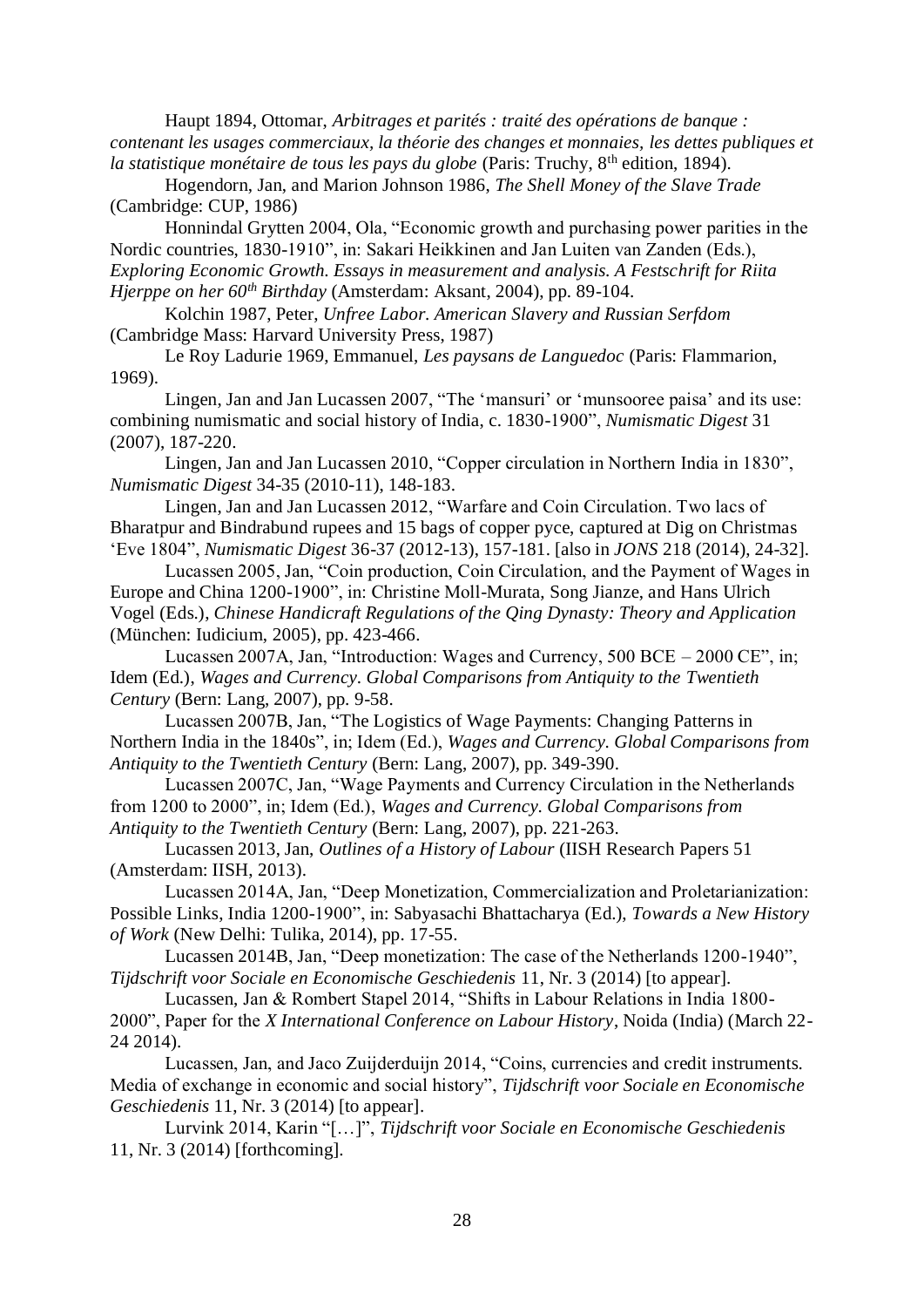Moll-Murata 2005, Christine, "Maintenance and Renovation of the Metropolitan City God Temple and the Peking City Wall during the Qing Dynasty, ", in: Christine Moll-Murata, Song Jianze, and Hans Ulrich Vogel (Eds.), *Chinese Handicraft Regulations of the Qing Dynasty: Theory and Application* (München: Iudicium, 2005), pp. 233-262.

Moll-Murata 2008, Christine, *State and Crafts in the Qing Dynasty (1644-1911)*  (Tübingen: Habilitationsschrift, 2008).

Moll-Murata 2012, Christine, "China, Taiwan, Japan 1500-2000", Paper for the May 2012 conference of the *IISH Collaboratory Global labour Relations 1500-2000*.

Muldrew 2007, Craig, "Wages and the Problem of Monetary Scarcity in Early modern England", in; Idem (Ed.), *Wages and Currency. Global Comparisons from Antiquity to the Twentieth Century* (Bern: Lang, 2007), pp. 391-410.

Palairet 1997, Michael, The Balkan economies c. 1800-1914. Evolution without development (Cambridge: CUP, 1997).

Prakash, Om, *Bullion for goods. European and Indian Merchants in the Indian Ocean Trade 1500-1800* (New Delhi: Manohar, 2004).

*Report of the Committee appointed to inquire into the Indian Currency (with Minutes of Evidence, Correspondence, Index, Further papers (London 1893)*, Marina Kovalchuk and George Depeyrot (Eds.), *Documents and Studies on Monetary History*. Collection Moneta 124, Wetteren: Moneta, 2011).

Roscher 1881, Wilhelm, *System der Volkswirthschaft. Ein Hand- und Lesebuch für Geschäftsmänner und Studierende*. Dritter Band: *die Nationalökonomik des Handels und Gewerbefleisses* (Stuttgart: Cotta, 1881).

Sargent, Thomas J., and François R. Velde 2002, *The Big problem of Small Change* (Princeton: Princeton University Press, 2002).

Selgin 2008, George, *Good Money. Birmingham Button makers, the Royal mint, and the Beginnings of Modern Coinage, 1775-1821. Private Enterprise and Popular Coinage* (Ann Arbor: The University of Michigan Press, 2008).

Scheidel 2009, Walter, *Rome and China. Comparative Perspectives on Ancient World Empires* (Oxford: OUP, 2009).

Shimada, *The Intra-Asian Trade in Japanese Copper by the Dutch East India Company during the Eighteenth Century* (Leiden/Boston: Brill, 2006).

Simmel 1908, Georg, *Soziologie. Untersuchungen über die Formen der Vergesellschaftung*. (Leipzig: Duncker & Humblot, 1908).

Simmel 1922, Georg, *Philosophie des Geldes* (München und Leipzig: Duncker und Humblot, 1922; 4. unveränderte Auflage).

Simmel 2009, Georg, *The Philosophy of Money*. (London/New York: Routledge, 2009; Third enlarged edition, edited by David Frisby).Sonnenfels 1787, Joseph von,

*Grundsätze der Policey, Handlung, und Finanzwissenschaft* (München: Strobel, 1787).

Sonnenfels 1787, Joseph von, *Grundsätze der Polizey, Handlung, und Finanz* (Wien: Camesina, 1804, in two Volumes).

Spufford 1988, Peter, *Money and its Use in Medieval Europe* (Cambridge: CUP 1988).

Spufford 2002, Peter, *Power and Profit. The Merchant in Medieval Europe* (London: Thames and Hudson, 2002).

Spufford 2008, Peter, *How Rarely did Medieval Merchants use Coin?* (Utrecht: Van Gelder Lezing, 2008).

Stevens 2012, Paul, *The Coins of the Bengal Presidency* (London: Baldwin, 2012). Subrahmanyam 1994, Sanjay (Ed.), *Money and the market in India 1100-1700* (Delhi: OUP, 1994).